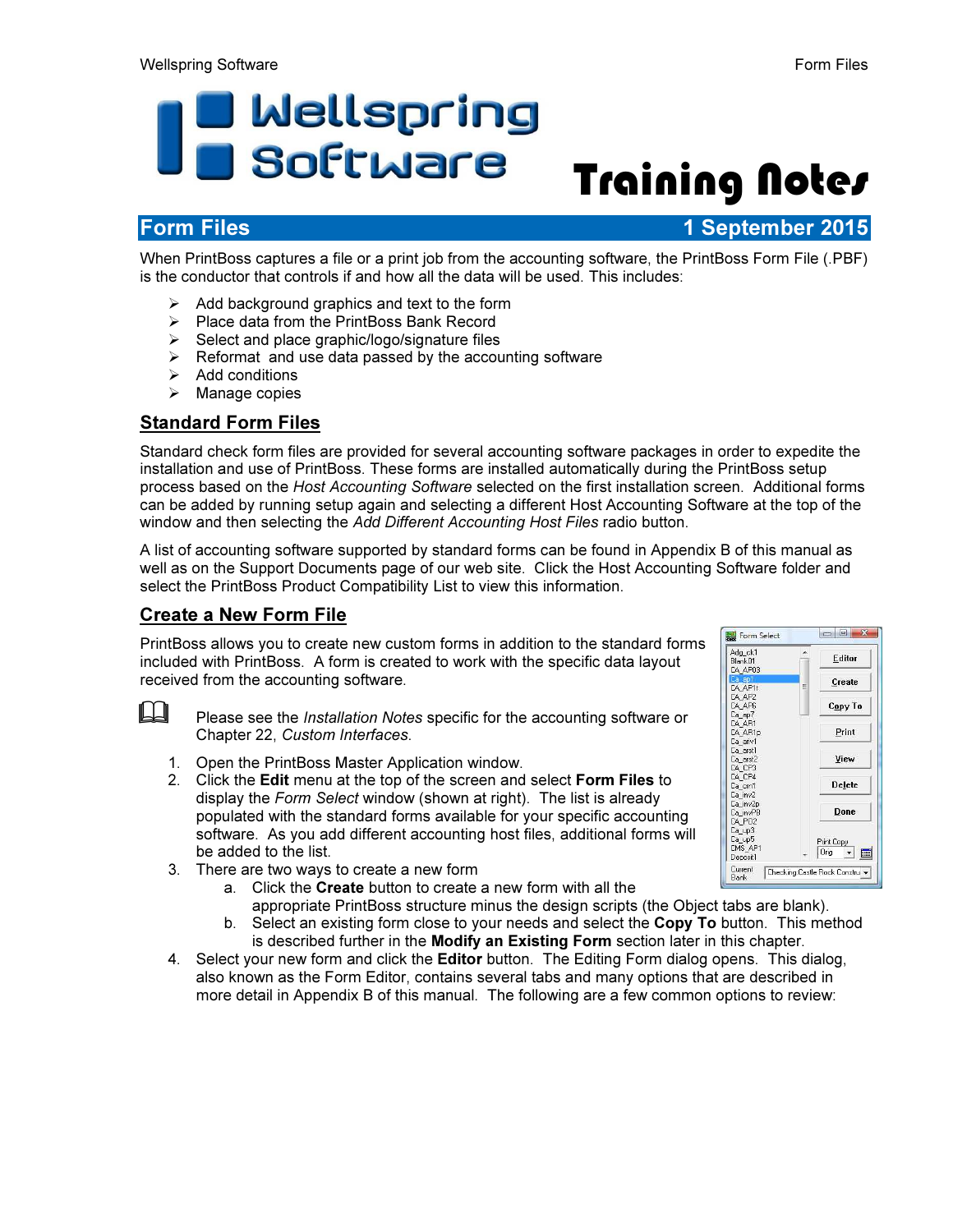| Footer Objects   Misc                                                                                                                                                                        | Settings   Special Controls   Block Mirrors                                                | Multi-Parts & Printers   Comments   RunTime Objects                                                                                                                                                                                                                                                                                                                        |
|----------------------------------------------------------------------------------------------------------------------------------------------------------------------------------------------|--------------------------------------------------------------------------------------------|----------------------------------------------------------------------------------------------------------------------------------------------------------------------------------------------------------------------------------------------------------------------------------------------------------------------------------------------------------------------------|
| Description<br>Form Date<br>InterForm Delay<br>Form Next Number $\Box$ 0<br><b>Captured Text Treatment</b><br>X. Y Text Offset<br>Font Override<br>Point Adjust<br>Ignore Text Between 0.000 | Test Ck1 w/CND opt.<br>4:56 PM<br>4/3/2009<br>$ 0\rangle$<br>0.000<br>0.000<br>10<br>0.000 | Form Width, Length 8.500 11.000<br>Letter, Portrait<br>Size/Orientation Alerts   Orientation or Size Mis-Match<br>Default<br><b>Printer Paper Size</b><br>$\overline{1}$<br>Documents<br>Copies<br>Pause Printing Between Copy Types<br>1 Ask 1st Page<br>Forms Per Page<br>Orientation<br>Default<br>Work/Archive File Compression<br>г<br>Work Files Indexed at creation |
| Text / Image Capture Mode-                                                                                                                                                                   |                                                                                            | Archive Files Indexed at creation                                                                                                                                                                                                                                                                                                                                          |
|                                                                                                                                                                                              | Text Only is captured (Legacy PrintBos v                                                   | Default Print Order<br>Natural Order                                                                                                                                                                                                                                                                                                                                       |
| Default                                                                                                                                                                                      | Graphic Image<br>□ Graphic Tex: Ø Adj.<br>Captured Text                                    | Immediate Print Dialog Method<br>Collapsed<br>Start printing w/out prompt<br>▼<br>When Opened<br>Auto-Archiving Completed Records                                                                                                                                                                                                                                          |
|                                                                                                                                                                                              |                                                                                            | Overwrite Work File at Start of Batch                                                                                                                                                                                                                                                                                                                                      |

- a. Settings tab
	- i. Description Enter a brief description of your new form. It is helpful to include the name of your accounting software, the function, and a number if you have other forms for the same function. Ex: QB\_Chk4 w/CND opt. for QuickBooks check form 4 with Canadian option.
	- ii. Text  *Image Capture Mode Adjust this setting to match the recommendation* in the Installation Notes for your accounting software. A copy of the Installation Notes can be found in the Doc folder under the PrintBoss home folder.
	- iii. Form Width, Length  $-$  Choose a paper size. The default is 8.5 by 11.0 Letter, Portrait.
	- $iv.$  Copies Enter the number of copies you want to print in addition to the original form. These copies are defined on the Multi-Parts & Printers tab.
	- v. Auto-Archiving Completed Records Select your archiving option. The default is Overwrite Work File at Start of Batch.
- b. Special Controls tab
	- i. Pre-process Assignments Select this option when you have a command in one of the Objects tabs that needs to be processed before the other commands. The current version of PrintBoss will warn you when this option is required.
- c. Block Mirrors tab
	- i. Enable any mirrored blocks Select this option to create a copy of a section, such as the check and advice, and display that copy at a specified location on the page. The default is to select the advice and check beginning at 4.1 inches from the top of the page and extending to the bottom of the page and display a mirrored copy on the top section of the page. It may be helpful to view a standard check form as an example of this display.

#### d. Multi-Parts & Printers tab

- i. Copies The copies you selected on the Settings tab will be displayed in this column.
- ii. Print Time Select when you want the copy to print. The default is Immediate.
- iii. Destination Printer/Device Select a destination printer if it is different from the printer set as the default for PrintBoss. Other options for the copy may also be selected, such as:
	- 1. Fax
	- 2. Positive Pay
	- 3. PDF
	- 4. Email
- iv. Source Tray  $-$  Select a source tray for the copy based on the selected printer.
- v. Copy Name Enter a name for the copy. This is optional, though the Copy Name may be used in a script.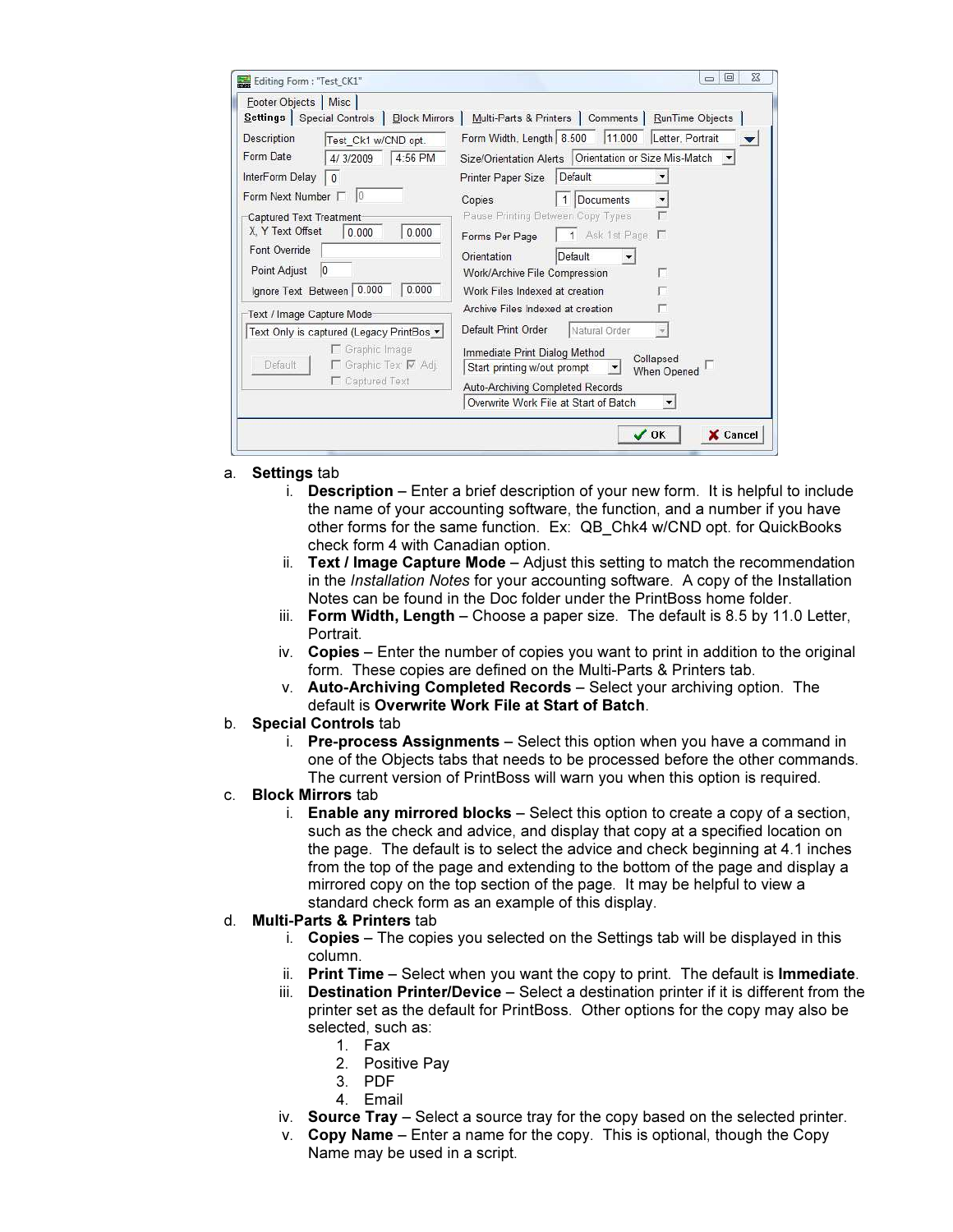- e. Comments tab Enter the date this form was created and document modifications made to this form after the initial creation.
- f. RunTime Objects tab Enter assignments (#Assign commands), grids (#Grid), text labels for grids (#Text), Company Address information (#Text), and Bank information (#Text) in this object script. The MICR Line (#MICR) is often placed here as well. RunTime Objects are processed before the other object scripts, so these items will be placed on the form before other items.
- g. Footer Objects tab Enter signature lines (# Line commands), signatures (#PIC), logos (#PIC), and miscellaneous text (#Text) in this object script. Conditions may be placed on these objects. These items are placed on the form after the RunTime Objects are processed.
- h. Misc This tab provides the option of importing a jpg or bmp file to embed in the PrintBoss form. Use the embedded image with a #PIC command on the RunTime Objects tab to place the embedded image on the form. The source graphic is not needed once the image is embedded in the form. This tab also includes special treatment of key fields during the creation of the PrintBoss Work File. These fall into the following two categories.
	- i. Key Flds Re-Calc Forward This section provides options that allow PrintBoss to carry forward or re-calculate values from selected fields under special circumstances. This area is primarily for use by a Wellspring Software Technician.
	- ii. Key Flds Re-Calc Backwards This section provides options that allow PrintBoss to process documents backwards immediately after they are processed forward for the purpose of counting or calculating values from the end of a group or file. This area is primarily for use by a Wellspring Software Technician.
- i. PDF tab This tab is only available when you select PDF as a copy on the Multi-Parts  $\&$ Printers tab.
- 5. Click OK to save changes made on the Form Editor.

### Modify an Existing Form

It is often advisable to start with an existing form that is similar to your needs. This form can be copied to a new name and modified.

- 1. Open the PrintBoss Master Application window.
- 2. Click the Edit menu at the top of the window and select Form Files to display the Form Select window.
- 3. Select the form to be copied, click the Copy To button, and enter a new File Name. The file name cannot exceed 8 characters.



- 4. Click OK to create the new copied form file.
- 5. Select your new form and click the Editor button to modify the form.
- 6. Click OK to save changes made on the Form Editor.

Details describing the options on the Form Editor can be found in Appendix B of this manual.

#### NOTE:

Be alert to properties of the original form that may impact the final results of the modified form, such as #RegionMove commands and font overrides that may not be apparent when viewing a form.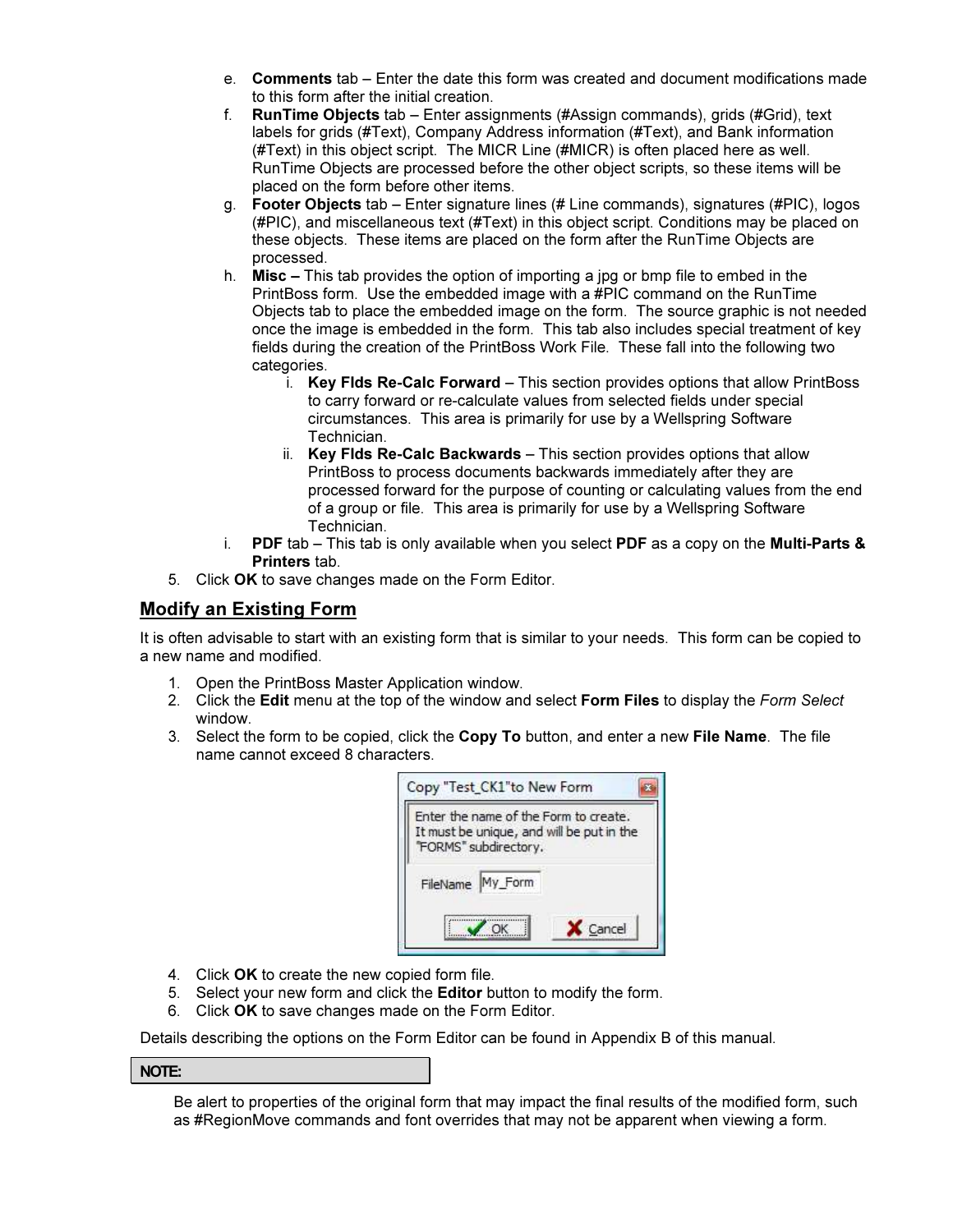## Modify from the Document View

Both the Form Editor and the Document View can be used to modify a form whether it is a copy or a new form. Many users find the Document View more convenient for editing since the objects can be viewed immediately, though certain elements are not accessible through the View.

- 1. Open the PrintBoss Master Application window.
- 2. Click the Edit menu at the top of the window and select Form Files.
- 3. Select your form and click View. This opens the View of Form window. Clarity will depend on the monitor's size and resolution.
- 4. Double click on an object to edit its properties.
- 5. Click OK on the Properties window to save your changes.
- 6. Right click anywhere on the form to Insert a new object.

Across the top and down the left edge of the View are rulers to indicate coordinates on the page. As you move the cursor over the document, slight line indicators mark the matching coordinates on the rulers and a field above the ruler displays the numeric coordinates. The coordinates are measured in inches from the top left corner of the page.

A light blue border around the edge of the document indicates the margins or unprintable area of the page. This area adjusts according to the LaserJet printer selected within the PrintBoss program and the orientation of the form.

Above the ruler to the far left is a drop down menu to adjust the view's magnification. This is similar to a zoom.

| ----- | Copy   | Matching    | Page         | Simulated |
|-------|--------|-------------|--------------|-----------|
| Zoom  | Number | Coordinates | Side         | Document  |
| 90    | 0      | 3.28, 0.74  | <b>Front</b> | 0.00      |

The Copy Number to the right of the Magnification Percentage allows you to select different copies associated with this form. Zero represents the original document. Use the up arrow to navigate to additional copies if there are multiple copies set for this form. The down arrow navigates back towards the original. Any conditional items based on copy number will be reflected in the View when the copy is selected. Copies are set and defined on the Form Editor.

The button to the right of Matching Coordinates appears when duplex printing is selected on the Special Controls tab of the Form Editor. This button indicates whether the view is of the Front or Back of the page. Click on the button to toggle between sides.

The Dollar Value field is located to the right to the Page Side Selector (or Matching Coordinates when duplex printing is not selected) and is used for testing objects that only appear based on a conditional Amount Range. Initially, the dollar value is set to 0.00. Enter an amount to test the AmntRange condition when it is used.

Please see PrintBoss Conditional Commands at the end of this chapter for more information.

NOTE:

All items inserted through the View will be placed at the bottom of the Footer Objects tab of the form. The location of these objects can only be adjusted in the Form Editor. Location and order can affect how the objects appear on a page.

#### Insert an Object in the Document View

Right click anywhere on View of Form to access the following options: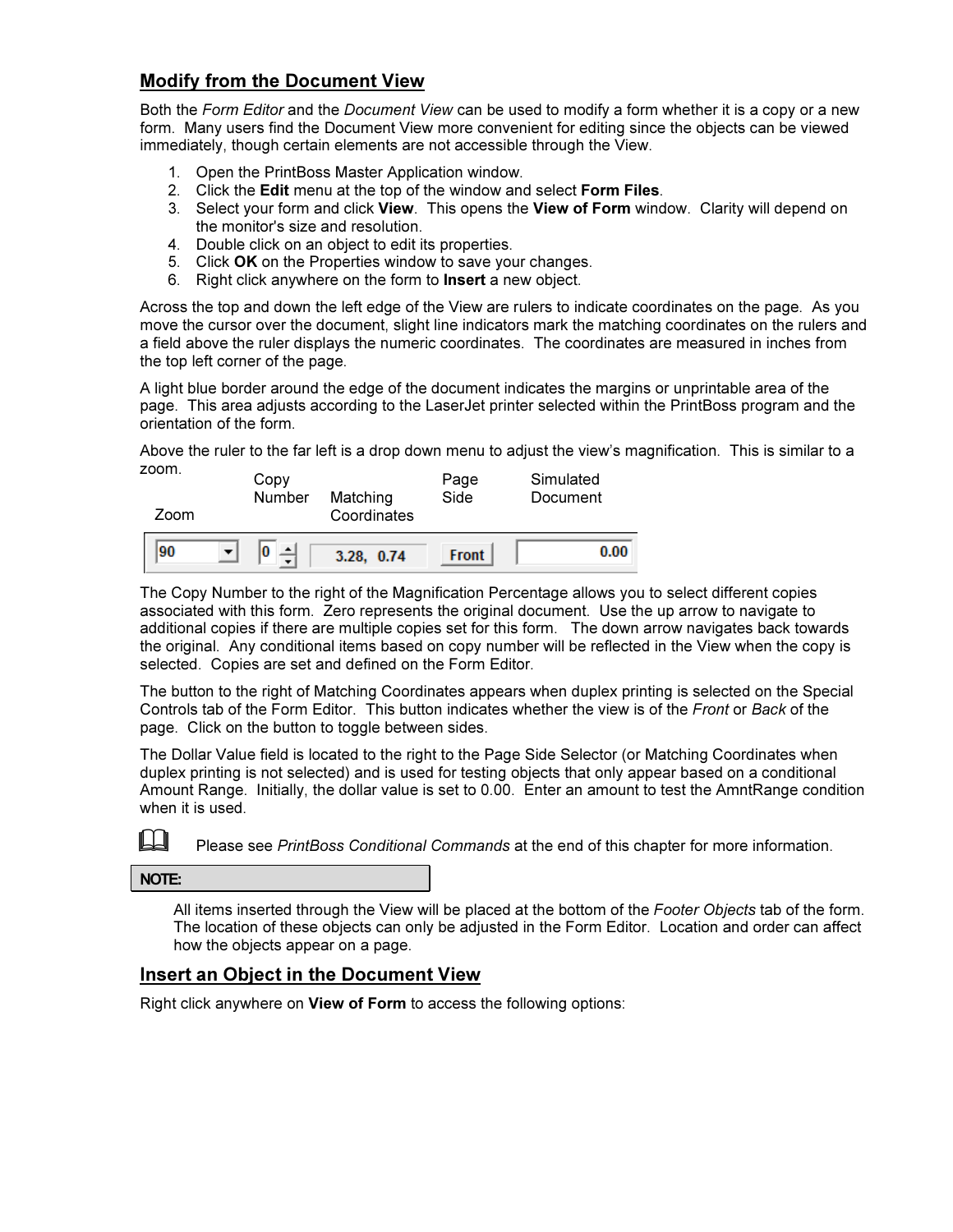

#### Edit Current Object

This option opens the Properties dialog for the selected (highlighted) item in the View.

#### Delete Current Object

This option deletes the selected (highlighted) object from all copies and accounts that use this form. A prompt will confirm deletion or allow the user to cancel.

#### Comment Current Object

This option comments the selected object in the View without actually deleting it. An object cannot be viewed when it is commented. The command will remain on the objects tab of the Form Editor with a pipe symbol (|) in front so that it is not processed. A prompt will confirm this action or allow the user to cancel.

#### Insert Object

This option adds an object by opening the appropriate Properties dialog. A brief description of the use of each object follows.

| <b>Object</b>                   | <b>Description</b>                                                                                                                                                                           |
|---------------------------------|----------------------------------------------------------------------------------------------------------------------------------------------------------------------------------------------|
| Barcode                         | Changes data into a barcode. See #Barcode for more information.                                                                                                                              |
| <b>Block</b>                    | Inserts a block on the document. Rectangle (#RECT) is more commonly used.                                                                                                                    |
| Canadian Date                   | Formats the document date value according to the Canadian format standard.                                                                                                                   |
| Graphic                         | Inserts a #PIC object to place a graphic file, such as a logo, on the document.                                                                                                              |
| Grid - relative                 | Inserts a #GRID object with a standard 4-column advice format.                                                                                                                               |
| Grid – horizontal               | Inserts a #HGRID object. #GRID is more commonly used.                                                                                                                                        |
| Grid - vertical                 | Inserts a #VGRID object. #GRID is more commonly used.                                                                                                                                        |
| Line                            | Inserts a horizontal line, such as a signature line, on the document. Second<br>signature lines are usually selected from the Misc tab of a Bank Record rather<br>than inserting a new line. |
| Rectangle                       | Inserts a rectangle. Rectangles are often used with Security Back patterns to<br>hide sensitive information, such as social security numbers.                                                |
| Secure Seal                     | Inserts an encrypted seal containing information from the check file used as<br>verification by the bank. The bank must have appropriate technology to decipher<br>the encrypted seal.       |
| Signature                       | Inserts a #PIC object to print an electronic signature file.                                                                                                                                 |
| Text                            | Inserts a #Text object to print static text or text referenced by a variable.                                                                                                                |
| Text - Multi-Line /<br>Vertical | Inserts a #VText command. This is most frequently used to place the words Pay<br>To The Order Of vertically on a check.                                                                      |
| Text – secure                   | Displays check amount in blocks or with a pattern and is used to protect against<br>fraudulent changes on a check.                                                                           |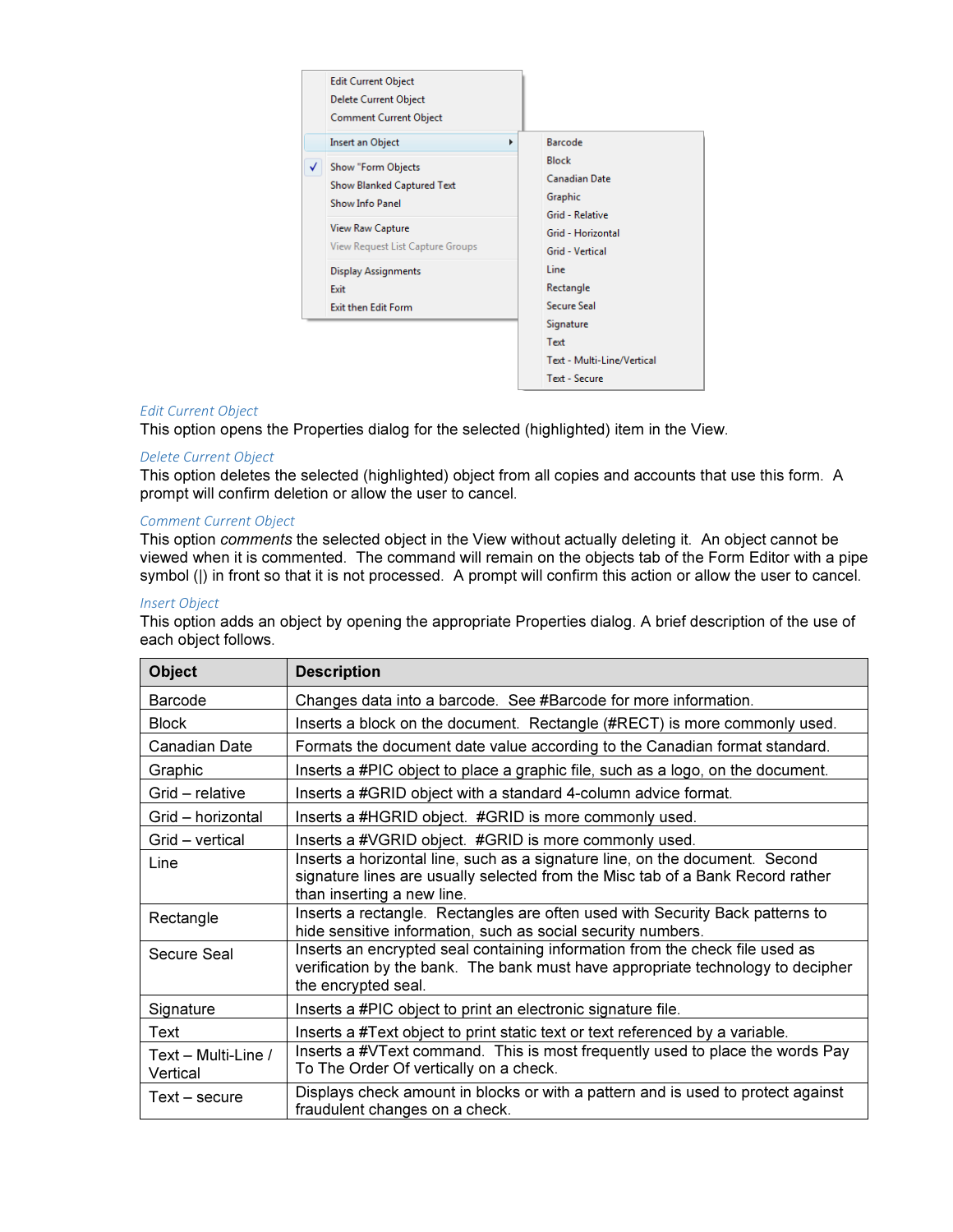#### Show Form Objects

This option displays the objects from the PrintBoss Form File in addition to the captured text from the accounting software when it is selected (check marked).

#### Show Blanked Captured Text

This reveals the raw data captured from the accounting software that has been hidden with a PrintBoss command such as #Assign, #RegionMove, or #BlockMove. This option is only useful when editing a work file or archive file.

#### Show Info Panel

This option opens a panel at the bottom of the View displaying the order and coordinates of both objects and captured data shown in the form. Either click on the desired object or data or use the slider bar to move quickly through objects and data in the order they were placed on the form. The field after the slider displays the order of the item, such as item 47 of 225. The matching coordinates field displays the coordinates of the selected item. The last field displays the text or description of the item.

| Slider | Order  | Matching<br>Coordinates | Description |
|--------|--------|-------------------------|-------------|
|        | 47/225 | 0.250, 2.013            | Check       |

#### View Raw Capture

This option strips out all of the PrintBoss form elements and reveals only the data from the accounting software in its original format. This option is only useful when editing a form from the work file or archive file.

#### View Request List Capture Groups

This option opens the Form / Bank Request List Manager and displays the request list entries. Edit or create the request list entries while viewing raw data from a work file to capture coordinates and values. This option is only available while using View Raw Capture.



**LA** See Chapter 19, Form Bank / Request List.

#### Display Assignments

This option opens the form Assignments window containing a list of all available variable assignments for this form.



 $\mathbb{H}$  See #Assign in the commands section later in this chapter.

#### Exit

Exit the view of this form. If changes have been made, you will be prompted to save or abandon changes prior to exiting.

#### Exit then Edit Form

This option leaves the View of the form and automatically opens the Editor of the form. You will be prompted to save or abandon changes prior to opening the Editor if changes have been made in the View of the form. This is helpful to quickly move from viewing a work file to working in the Form Editor.

#### Form Editor

The Form Editor has several tabs and options for customizing forms or handling special needs. There are two ways to access the Form Editor after opening the PrintBoss Master Application:

- 1. Click on the Edit menu and choose Form Files. Then highlight a form and click the Editor button.
- 2. Right click anywhere on a View and choose Exit then Edit Form. PrintBoss will notify you to save changes before continuing if applicable.

The primary tabs that appear when you open the Editor include:

| Settings                          | Comments               | Misc |
|-----------------------------------|------------------------|------|
| <b>Special Controls</b>           | Design Time Objects*   |      |
| <b>Block Mirrors</b>              | <b>RunTime Objects</b> |      |
| <b>Multi-Parts &amp; Printers</b> | Footer Objects         |      |

\* Design Time Objects only appears in older PrintBoss Forms. It does not appear in most of Wellspring Software's currently distributed form files. It is primarily used for backward compatibility.

Other tabs may appear depending on the settings selected in the Form Editor. These include: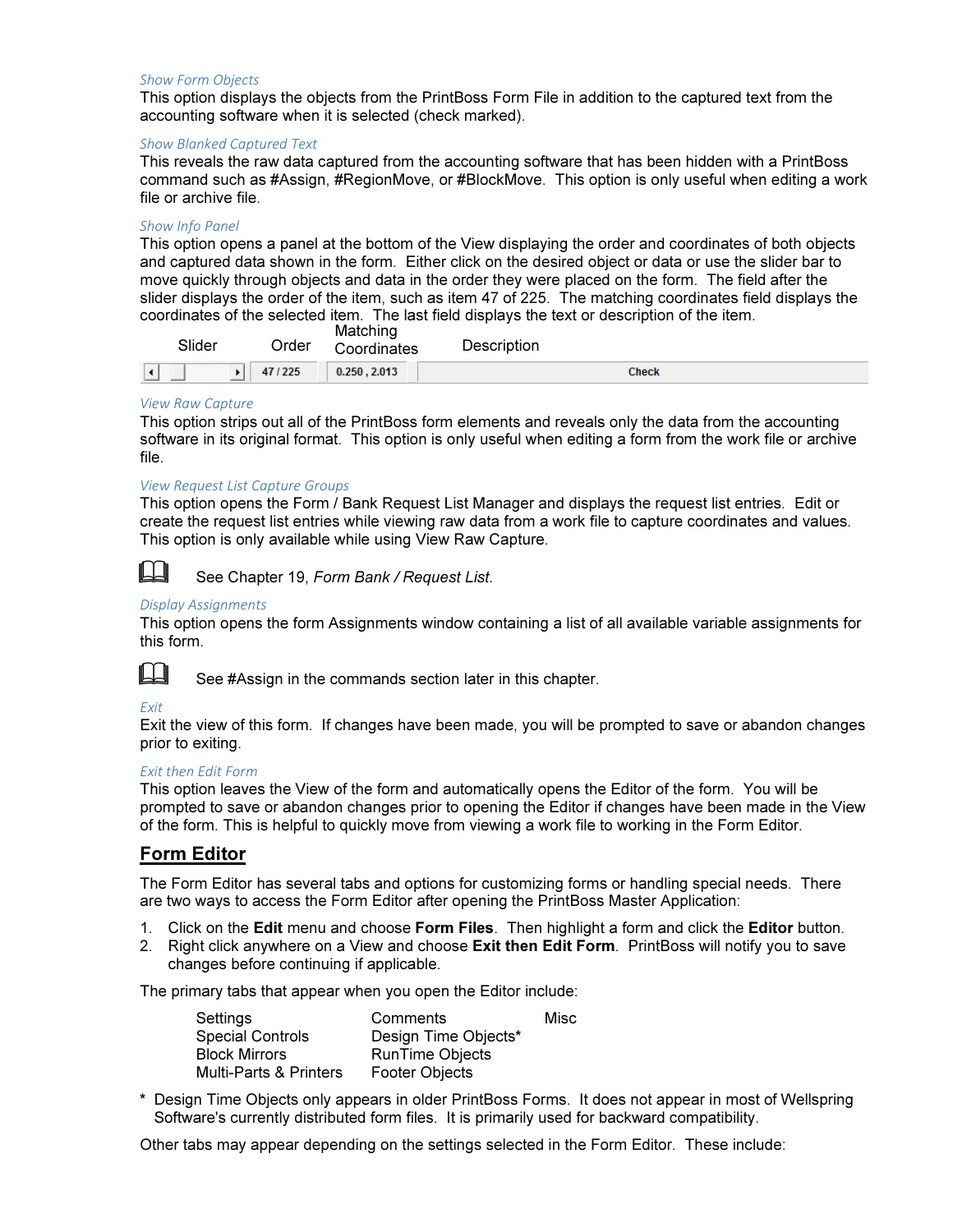| <b>Setting</b>            | Location                   | Tab                                      |
|---------------------------|----------------------------|------------------------------------------|
| <b>Duplex Printing</b>    | Special Controls tab       | Page Back<br>Objects                     |
| PDF copy                  | Multi-Parts & Printers tab | <b>PDF</b>                               |
| Positive Pay copy         | Multi-Parts & Printers tab | Positive Pay /<br><b>ACH File Editor</b> |
| Check box under<br>Access | Special Controls tab       | Proprietary                              |

The PDF and Positive Pay features are Destinations set for a copy on the Multi-Parts & Printers tab of the Form Editor, though Positive Pay opens in a new window rather than as a tab. Click on one of the Object tabs after selecting PDF to update the Editing Form window and display the new tab.

A detailed description of the Form Editor is in Appendix B of this manual.

#### Assignments

Assignments can be either Static or Dynamic. An explanation of these choices follows.

# Static Assignments

Assign static values to a variable such as DocMisc or EmailCC to set a single value for ALL instances of this variable in the Form. For example, the office manager may need a copy of all invoices. The invoice form may contain an entry similar to the following:

```
 #Assign EmailCC, "bob@yourcompany.com"
```
We recommend these assignments must be made at the top of the Runtime Objects tab of the PrintBoss Form (EDIT / FORM FILES / <highlight the PrintBoss Form> / EDITOR) for Email address assignments.

A File path and name may also be assigned in PrintBoss version 5.73.5 and above. For example:

#Assign DocMisc, "L:\PDF\{DocRecip}\\*.\*"

This assignment should be entered near the top of the Footer Objects tab as it contains variables that may have been assigned on the RunTime Objects tab.

The file path example can be used to create a shortcut in the DocMisc or DocMisc2 fields of the PrintBoss Work File to access all files at the listed path. The \* are wildcards to display all files regardless of the name or file type. The DocMisc and DocMisc2 fields are limited to 60 characters based on the resolved path.

# Dynamic Assignments

Dynamic assignments are the heart of automating PrintBoss features. There are 2 ways to create a dynamic assignment. Use one method or the other, not both.

#### Include in source report

Modify the PrintBossMisc or PrintBossMisc2 formula fields to represent a variable in the source report if there is a PrintBoss Trigger. We recommend PrintBossMisc2 be used for E-mail when using this method.

#### Picked off of captured report by PrintBoss

This method requires the desired field is displayed somewhere on the source report. PrintBoss can capture this information and blank it out (if desired).

- 1. Print a document to PrintBoss containing the desired field, such as E-mail address.
- 2. Click on the File menu and select Open Document Work Files on the PrintBoss Master Application.
- 3. Select the appropriate form and click Browse.
- 4. Select a document and click View.
- 5. Right-click anywhere in the View and select View Raw Capture.
- 6. Locate the fax number on the page. Double click on the text to open up the Captured Text Command Properties dialog.
- 7. Select the Click to Assign to Variable bar on the top right of the dialog.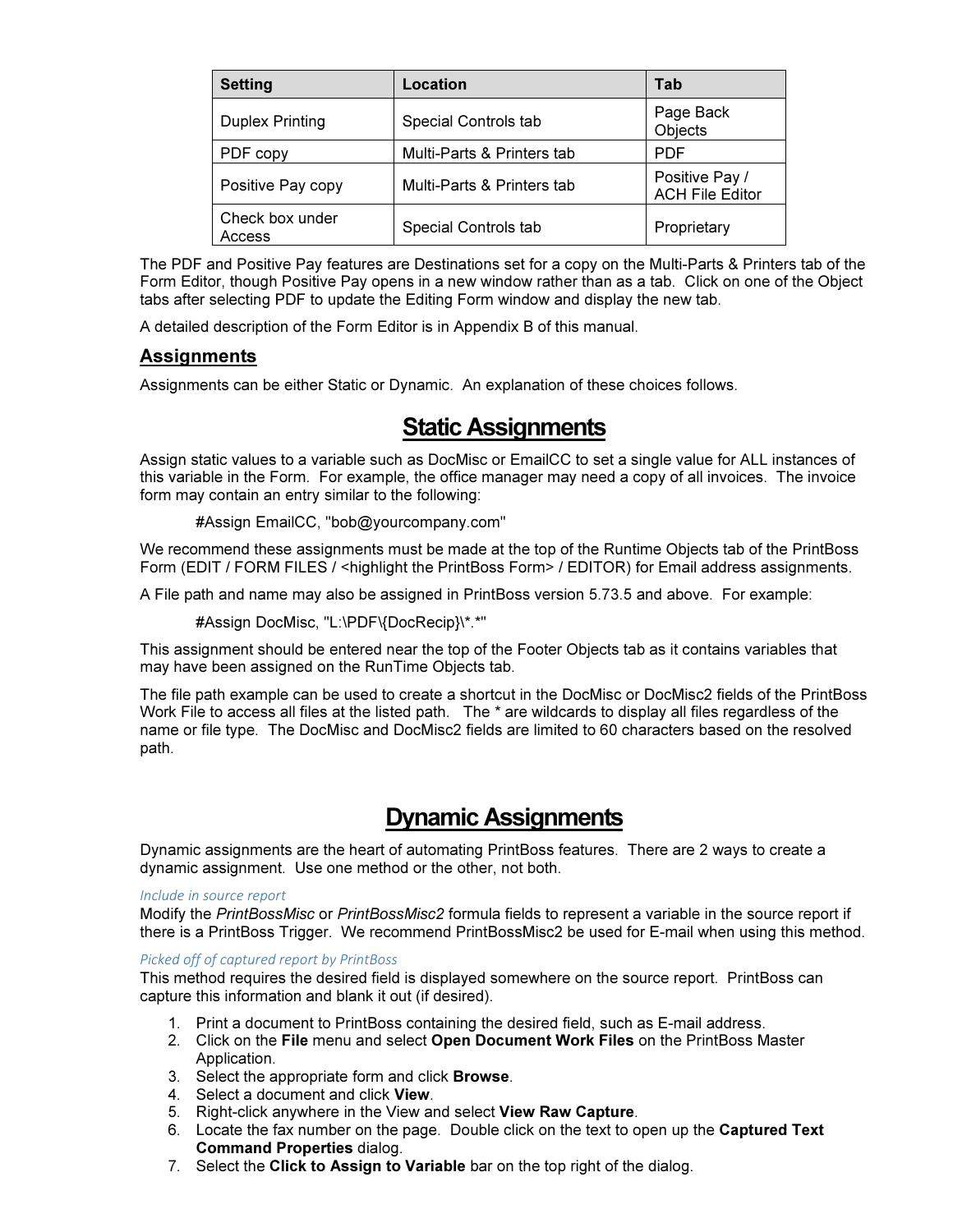- 8. Change the Variable Name from ReNameMe to EMailTo or the desired variable name. See Appendix E for a list of variables currently used in PrintBoss. Other names can be assigned, but do not have an existing function within PrintBoss.
- 9. Check the following fields:
	- a. Add together fields in horizontal range
	- b. Capture Raw Text Objects Only
	- c. Left Trim
	- d. Right Trim
	- e. Blank Out After Capture (optional hides fax number on printed document)
- $\checkmark$  Some reporting engines (such as the latest Crystal Reports) tend to break up text fields. A good practice is to click on the +/- button that follows the Horizontal field so it become to. Set the ending coordinate far enough to the right to pick up a 10 digit fax number.
	- 10. Click OK. PrintBoss adds this assignment to the top of the RunTime Objects in the Form.
	- 11. Right-click on the page and click on View Raw Capture to return to the formatted document.
	- 12. Click Close to exit the View and select Yes to save these changes.

See Chapter 24, Capturing and Assigning Text, for more information.

#### Variables

There are several variables that may be Assigned in a Form File to define values for various PrintBoss functions.

A list of all predefined variables and their purpose is included in Appendix E of this manual.

## Form File Commands

PrintBoss Form Files combine data from the accounting software, the PrintBoss bank record, as well as graphics and text to create a final document. The most common commands used to accomplish this task are described in this section. See Appendix B for a list of the remaining commands.

#### NOTE:

Type the # symbol followed by the command in the appropriate Object tab. Then double click on the text to open a dialog box displaying the parameters and options for the specific command.

# #Assign

#### #Assign 'VarName', 'Value' [, CaptXRange, CaptYRange [, Options]]

There are several different assign commands:

- $\triangleright$  #Assign
- $\triangleright$  #AssignLines
- #AssignmentsBlock
- $\triangleright$  #Assigns

Use the #Assign command to assign a value to a variable name. The other assign commands can be found in Appendix B of this manual.

#Assign uses two methods to assign a value. The first method is to enter a static value in the Variable Value parameter field. The command can be placed in any Object tab when using this method. If an assignment occurs more than once, the last assignment created is always the current one. Assignments are processed in the order they appear in the Objects tab.

The second method is to specify coordinates to capture value(s) from the data supplied by the accounting software. The #Assign command MUST be in the RunTime section when using this method. The assigned variable can only be referenced in Footer or Page Back Objects since the value is not supplied until the accounting software data is evaluated between the RunTime and Footer sections. Select the Pre-process Assignments box on the Special Controls tab when an assignment needs to be referenced in the RunTime Objects tab. This method is useful for repositioning or reformatting captured data passed by the accounting software. It can also be used to assign the DocNo, DocAmnt, DocRecip, DocDate, and DocMisc as well as adding conditional elements. One of the options for this command blanks out the original location of the data after it is captured.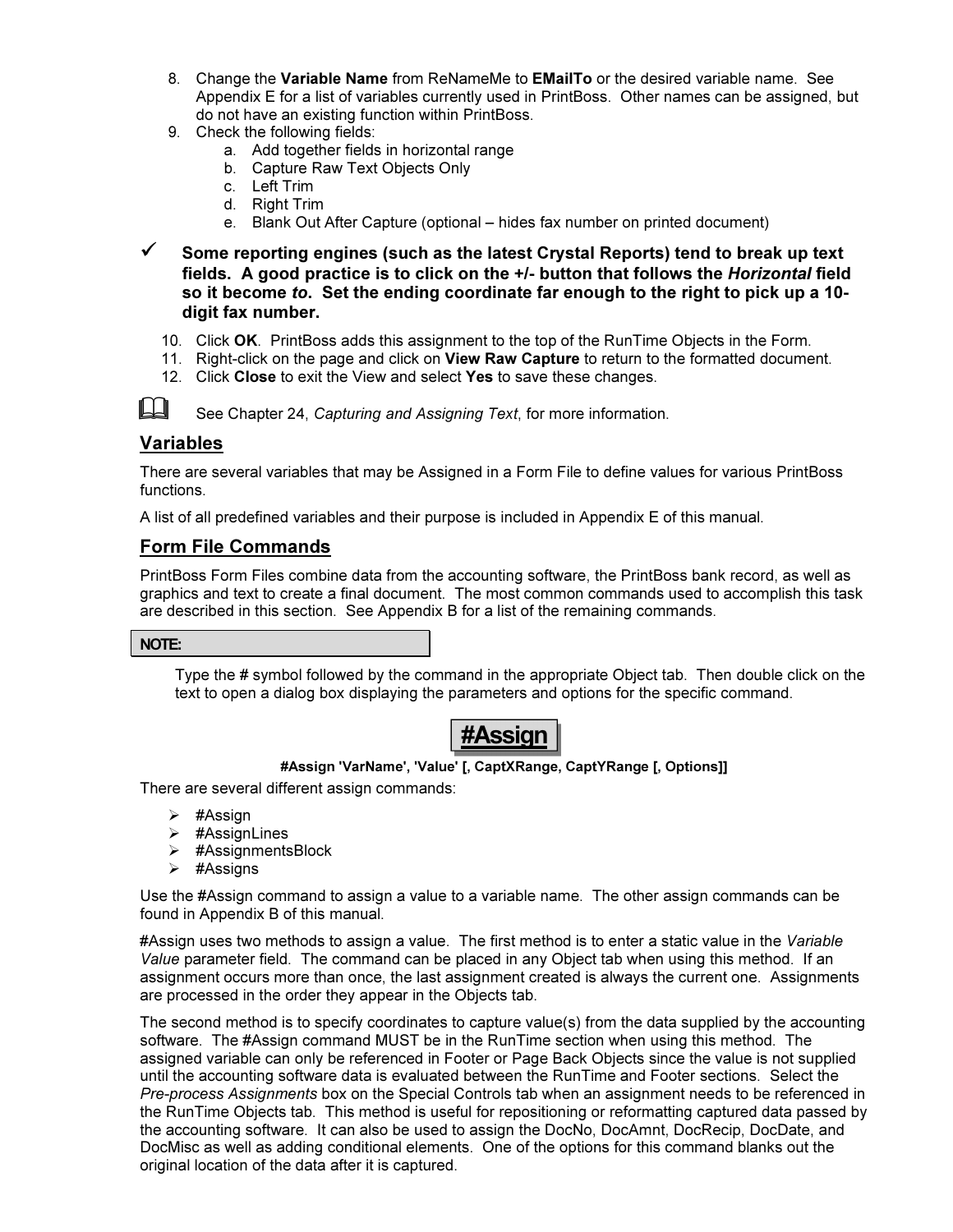All captured variables can be used in #Text commands, as components of conditional statements, and as components of loops and counters. In addition, they can be used in positive pay scripts, e-mails, fax messages, and as parts of dynamic file names for PDF and Positive Pay files. The dynamic file name feature is only available in the Enterprise edition of PrintBoss.

The following is a description of the parameters for the #Assign command.

#### VarName

The Variable Name can be a variable expected by PrintBoss, such as DocNo, or any arbitrary name.

#### Value

Only enter a static Variable Value when the CaptXRange and CaptYRange (Capture Coordinates) are not passed to PrintBoss. If CaptXRange and CaptYRange are passed, this parameter is usually left blank. When both the Variable Value and Capture Coordinates exist, PrintBoss will only use the Variable Value when no value is returned for the Capture Coordinates. For example:

#Assign "EmailTo", "Support@WellspringSoftware.com" – where EmailTo is the VarName and the email address is the Value. No coordinates are assigned.

#Assign "DocNo","", 7.100, 0.65 – where DocNo is the VarName, the Value is blank, CaptXRange is 7.100, and CaptYRange is 0.65

#### CaptXRange, CaptYRange

These are the coordinates of the captured data. You can determine the coordinates for a captured field through the work file.

- 1. Open the PrintBoss Master Application.
- 2. Click on the File menu in PrintBoss and select Open Document Work Files.
- 3. Select the desired work file and click on the **Browse** button.
- 4. Select a document and click the View button.
- 5. Right click anywhere on the View and choose View Raw Capture.
- 6. Double click on the object you want to capture. The Captured Text Command Properties dialog opens.

| 6.535<br>Inches from Left                                                    |                                                                                                | Click to Assign to Variable                                                                                |
|------------------------------------------------------------------------------|------------------------------------------------------------------------------------------------|------------------------------------------------------------------------------------------------------------|
| 8.299<br>Inches from Top                                                     |                                                                                                |                                                                                                            |
| Font Properties                                                              |                                                                                                |                                                                                                            |
| Arial<br>Type Face<br>10<br>Points                                           |                                                                                                | аA                                                                                                         |
| Italics<br><b>Bold</b><br><b>Linderlined</b><br><b>StrikeOut</b><br>All Caps | Text Color   F<br><b>Reverse Print</b><br>Absolute Points in<br>Mirror Block<br>Pitch Override | Orientation<br>킄<br>ΙO<br>Width (0=unlimited)<br>Full Justification<br>Word Wrap<br>Word Wrap Line Spacing |
| 30/06/2014<br>Text                                                           |                                                                                                |                                                                                                            |
|                                                                              |                                                                                                |                                                                                                            |
| Comment                                                                      |                                                                                                |                                                                                                            |

- 7. The beginning of the capture ranges are displayed as **Inches from Left**  $(X)$  and **Inches from** Top  $(Y)$ .
- 8. Select the Click to Assign to Variable button to capture these coordinates. The Assign Command Properties dialog opens.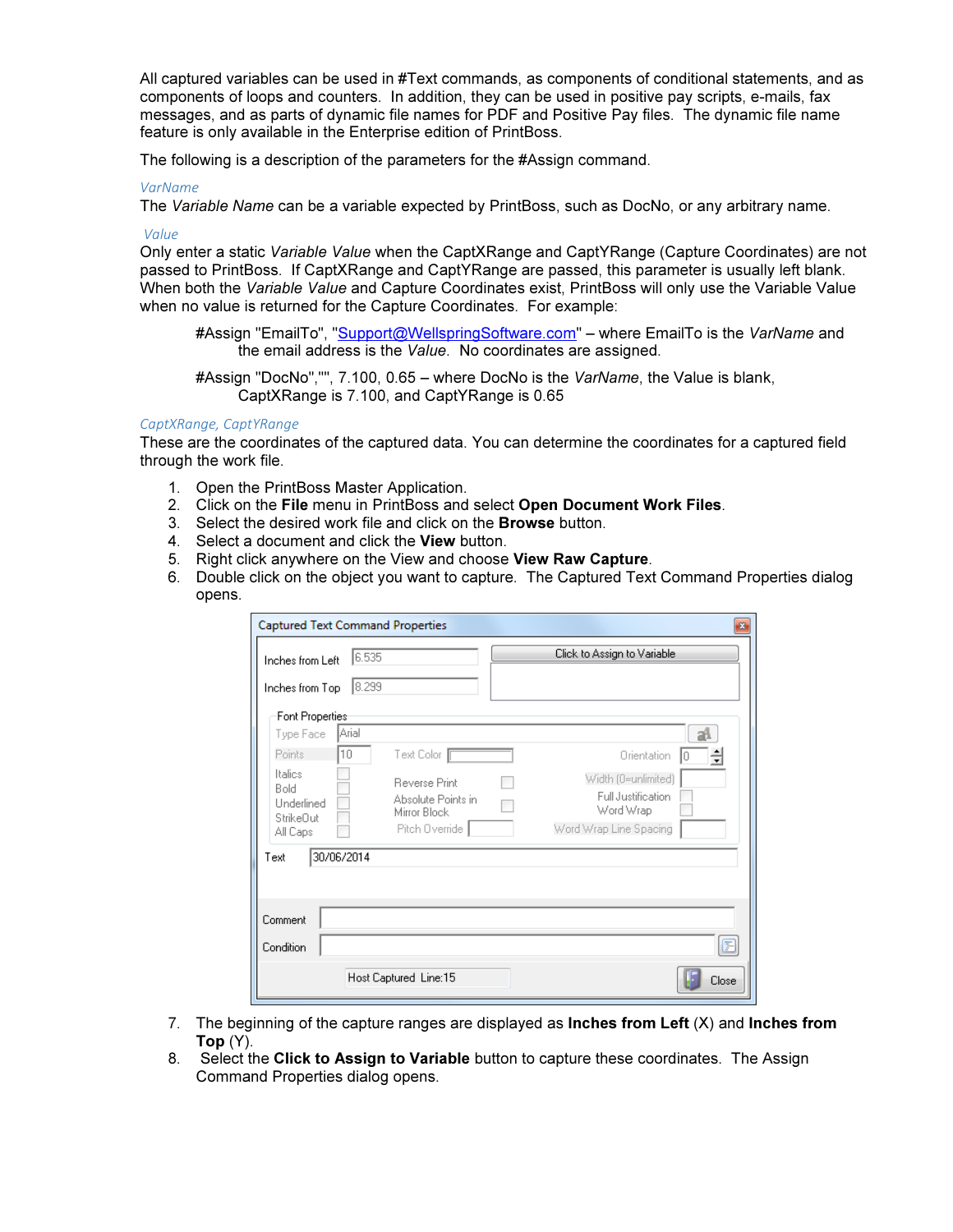| Variable Name                                                                                                                                                     | DocDate                                     |       |       |                                                                              | Left Trim                 | v |
|-------------------------------------------------------------------------------------------------------------------------------------------------------------------|---------------------------------------------|-------|-------|------------------------------------------------------------------------------|---------------------------|---|
| Variable Value                                                                                                                                                    |                                             |       |       |                                                                              | <b>Right Trim</b>         | V |
| Assign Multiple Lines                                                                                                                                             |                                             |       |       |                                                                              | Upper Case                |   |
|                                                                                                                                                                   | Capture Coordinates and Allowable Deviation |       |       |                                                                              | Blank Out After Capture   | V |
| Horizontal                                                                                                                                                        | 6.000                                       | to.   | 8.000 |                                                                              | Permanent Field (unusual) |   |
| Vertical                                                                                                                                                          | 8.309                                       | $+/-$ | 0.200 |                                                                              | Substr of Value           |   |
| Ø<br>Add together fields in horizontal range<br>$\boldsymbol{J}$<br>Trim choices applied after segments appended<br>煦<br>Make only 1 assignment per capture field |                                             |       |       | Starting Index (1=first char)<br>Length in characters<br>(0=Remaining String | 1                         |   |
|                                                                                                                                                                   | Capture Raw Text Objects Only               |       |       | V                                                                            | following start char.)    |   |
|                                                                                                                                                                   | Use last captured value instead of First    |       |       |                                                                              |                           |   |
| Condition                                                                                                                                                         |                                             |       |       |                                                                              |                           |   |

- 9. Enter a Variable Name.
- 10. The Capture Coordinates ranges are predefined from the selected data. You may adjust the +/values or click on that button and change it to a to range.
- 11. Select the desired options, such as **Blank Out After Capture**.
- 12. Click OK on the Assign Command Properties dialog to save changes.
- 13. Click Close on the Text Command Properties.
- 14. Close the View and select Yes to save the assignments.

#### NOTE:

Capture ranges can be entered as inches with a decimal or thousandths of an inch with no decimal.

#Assign 'DocNo', '', 7.100, .65

Or #Assign 'DocNo', '', 7100, 650

Often the location may vary slightly based on the length of the string. You can assign a range using a dash:

#Assign 'DocNo', '', 7.00-7.200, .65

Alternatively, a slash represents a Plus or Minus (+/-) amount:

#Assign 'DocNo', '', 7.100/.1, .65

The #Assign command is usually entered by clicking on the Click to Assign to Variable button on the Captured Text Command Properties dialog mentioned above. This naturally pulls in all the coordinates and places the new command at the top of the RunTime Objects tab.

The following lists the most common options that may be used with the #Assign command.

| <b>Options</b> |                                                                                                                                                                        |                                                                                                                                                  |  |  |  |  |  |
|----------------|------------------------------------------------------------------------------------------------------------------------------------------------------------------------|--------------------------------------------------------------------------------------------------------------------------------------------------|--|--|--|--|--|
|                | <b>Option</b>                                                                                                                                                          | <b>Description</b>                                                                                                                               |  |  |  |  |  |
|                | Make only 1 assignment per capture field. This option is valuable when there are<br>several capture fields close together that may overlap with this assignment range. |                                                                                                                                                  |  |  |  |  |  |
|                | A                                                                                                                                                                      | Add together fields in the horizontal range specified by the CaptXRange.                                                                         |  |  |  |  |  |
|                | в                                                                                                                                                                      | Blanks out the entire field after the assignment is captured. This prevents the data from<br>displaying in an unwanted location on the document. |  |  |  |  |  |
|                |                                                                                                                                                                        | Left trim the captured field (eliminates any blank characters to the left of the captured<br>field).                                             |  |  |  |  |  |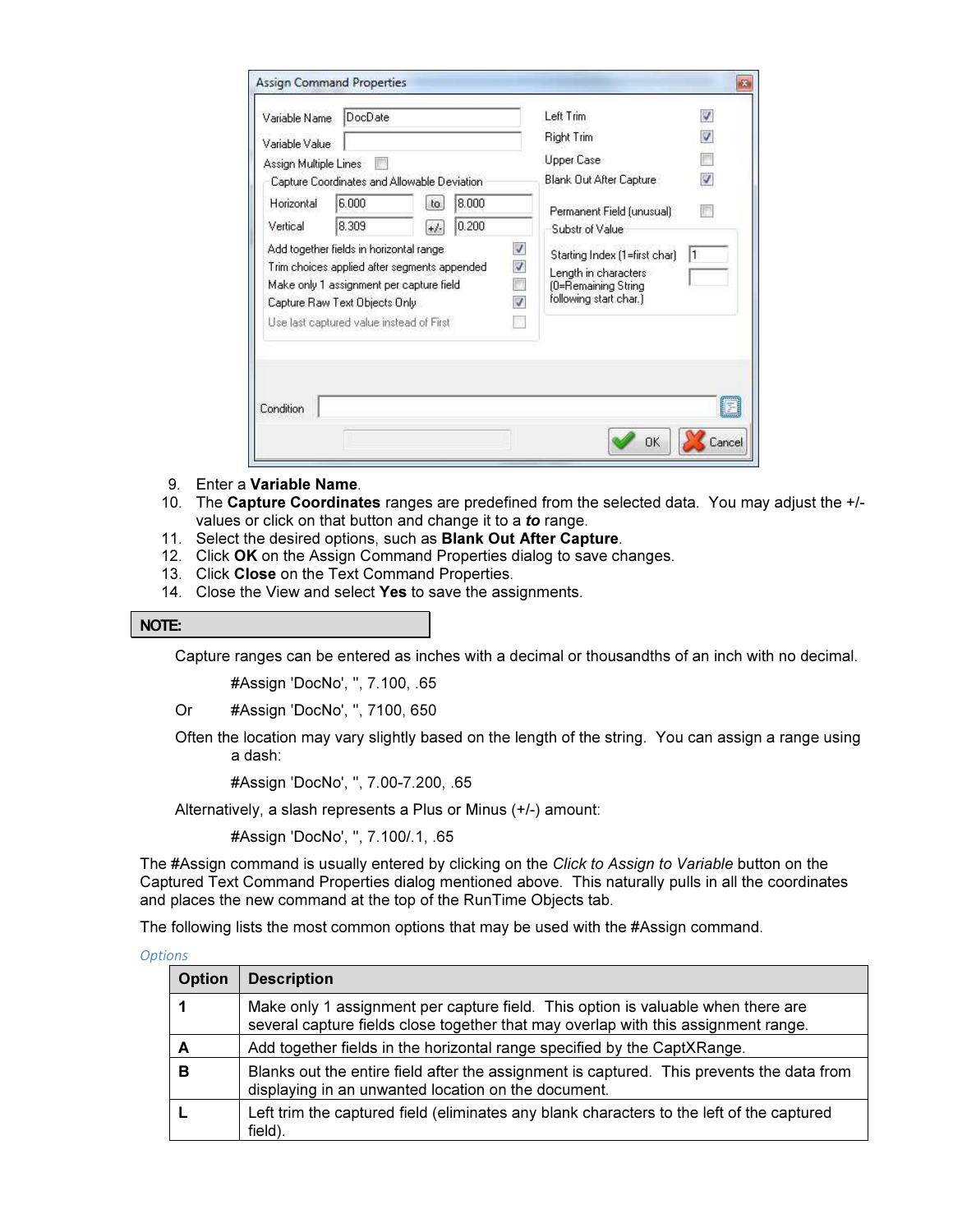| R | Right trim the captured field (eliminates any blank characters to the right of the captured<br>field).                                                                                                                                                                                                                 |
|---|------------------------------------------------------------------------------------------------------------------------------------------------------------------------------------------------------------------------------------------------------------------------------------------------------------------------|
|   | Trim choices applied after Segments appended.                                                                                                                                                                                                                                                                          |
| W | Capture raW text objects only. This option only captures items from their original<br>location – not items moved with a #RegionMove or #Block command that might share<br>the same coordinates. This option is checked by default and should be used whenever<br>assigning data captured from the accounting software. |
|   | Use last captured value instead of first.                                                                                                                                                                                                                                                                              |

 $\Box$ See Chapter 24, Capturing and Assigning Text.



This command is used to print a Barcode.

| <b>Barcode Command Properties</b>                                                                                                           | $\mathbf{z}$                                                                   |
|---------------------------------------------------------------------------------------------------------------------------------------------|--------------------------------------------------------------------------------|
| 6.7<br>Distance from Left<br>1.00<br>Distance from Top<br>0.085<br>Barcode Height<br>(DocNo)<br>Barcode Value<br>Show Barcode Value as Text | Justification<br>C Center C Right<br>T Left<br>⊙ Top<br>C Center C Bottom<br>п |
| Code 3of9<br>Symbology                                                                                                                      |                                                                                |
| Comment<br>Condition                                                                                                                        |                                                                                |
| Un-Dragable Footer Objects Line:38                                                                                                          | 0K<br>X Cancel<br>Edit Bank                                                    |

The top left corner, center, or top right corner is defined with the X and Y coordinates. The Barcode Height is also assigned.

The following Symbologies can be specified as options.

| <b>Symbology</b>     | <b>Character</b><br><b>Type</b> |
|----------------------|---------------------------------|
| Code 3 of 9          | alphanumeric                    |
| <b>UPC Version A</b> | numeric only                    |
| <b>UPC Version E</b> | numeric only                    |
| Postnet Code         | numeric only                    |
| Interleaved 2 of 5   | numeric only                    |
| Codabar              | numeric only                    |
| Code 93              | alphanumeric                    |
| Code 128             | alphanumeric                    |

The option of /SC prints the text characters below the barcode. This option is a check box in the Barcode Command Properties dialog.

The Barcode Value can be either a variable that references captured text or specific characters. For example:

#Barcode 6.7C, 1.000, 0.850, /SYM:C39, "{DocNo}" #Barcode 6.7, 1.000, 1.000, /SYM:PNT, "34580"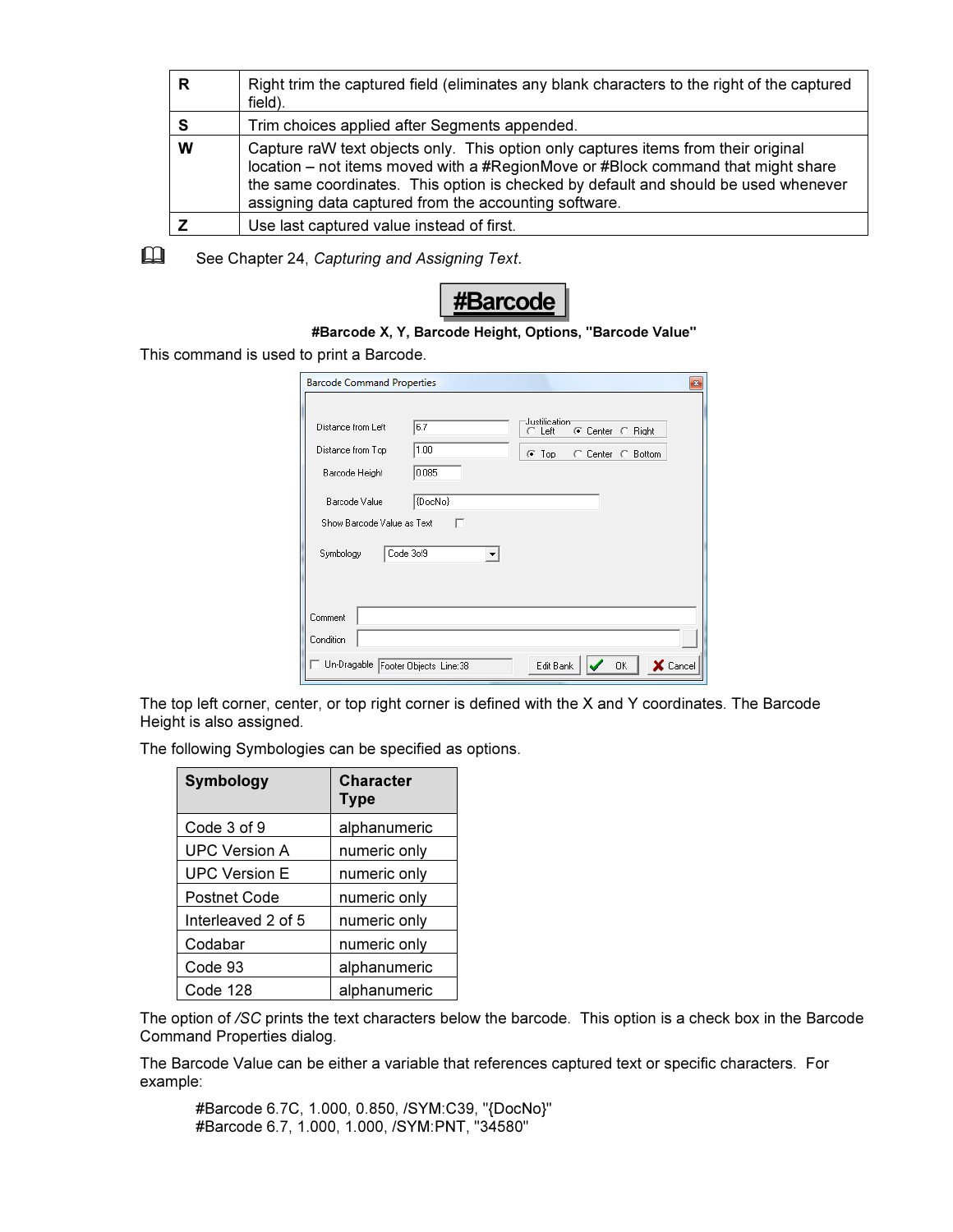The first example centers the Barcode at 6.7 inches horizontally and 1 inch down from the top with a height of 0.85 inches. The symbology is Code 3 of 9 and the variable DocNo defines the Barcode. The second example starts at 6.7 horizontally and 1inch down from the top with a height of 1 inch. The symbology is Postnet Code and the Barcode value is 34580.



#### #Block X1, Y1, X2, Y2, Fill [, Options]

The Block command is used to place a block on the document. The top left and bottom right corners are defined. By default, a black rectangle is drawn on the form. Options include fill patterns, corner radius, and shaded edges (often used for the top legend row of a table). This command has been replaced by #Rect.

#### X1, Y1

These coordinates represent the location of the top left corner of the block in inches from the left and top edge of the paper. Coordinates can be entered in thousandths of an inch.

#### X2, Y2

These coordinates represent the location of bottom right corner of the block.

#### **Options**

| <b>Option</b> | <b>Description</b>                                               |
|---------------|------------------------------------------------------------------|
| /Rnnn         | Corner Radius of nnn inches. For example, /R.1 is a 1/10" radius |
| /STnnn        | Shade Top nnn inches                                             |
| /SLnnn        | Shade Left nnn inches                                            |
| /SBnnn        | Shad Bottom nnn inches                                           |
| /SRnnn        | Shade Right nnn inches                                           |
| /SHDnnn       | Shadow extends nnn inches from block                             |

The following example prints a white box near the top of the page outlined in black with rounded corners.

#### #Block 3.25, .3, 4.75w, 1.0h, W\_, /R.1

#### Filler

| <b>Filler</b>                    | <b>Description</b>                                                                                         |
|----------------------------------|------------------------------------------------------------------------------------------------------------|
| т                                | Clear                                                                                                      |
| W                                | <b>White (prints Opaque)</b>                                                                               |
| S                                | <b>Shade</b>                                                                                               |
| в                                | <b>Black</b>                                                                                               |
| G/ or G0 G9                      | Gray scale shading from lightest to darkest                                                                |
| P1 or PH                         | <b>Horizontal Line Pattern</b>                                                                             |
| P <sub>2</sub> or PV             | <b>Vertical Line Pattern</b>                                                                               |
| P <sub>3</sub> or P <sub>B</sub> | <b>Backward Diagonal Pattern</b>                                                                           |
| P4 or PF                         | <b>Forward Diagonal Pattern</b>                                                                            |
| P5 or PR                         | cRrosshatch Pattern                                                                                        |
| P6 or PA                         | diAgonal Crosshatch Pattern                                                                                |
| Color                            | The color codes are too numerous to list. The codes display as<br>numeric strings, for example 0255 is red |

#### NOTE:

Adding an underline following the fill descriptor will outline the block with a black line.



#BlockMove X1, Y1, X2, Y2 [, DestX, DestY [, DestX2, DestY2]]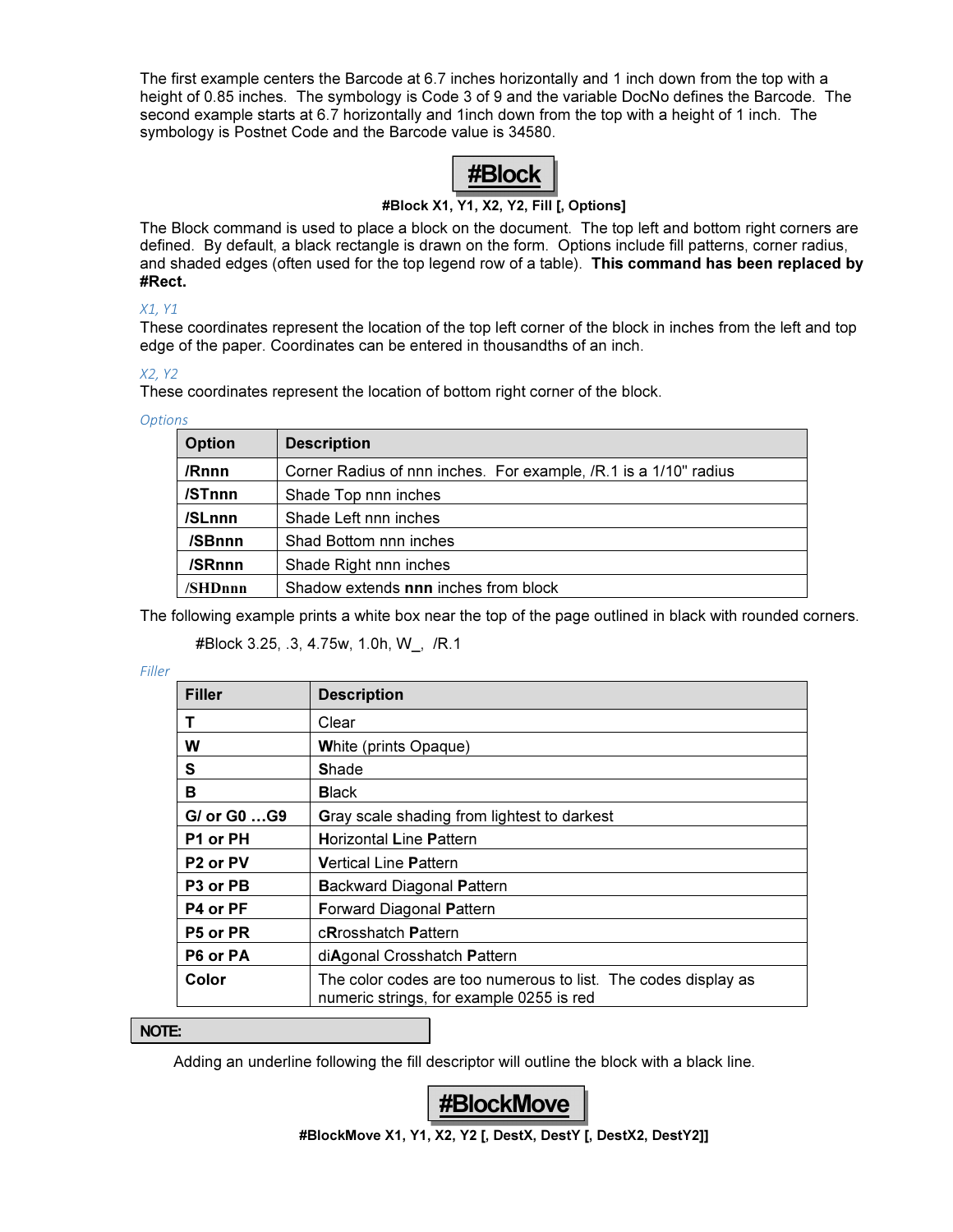This command is used to move or remove whole blocks of text captured from the accounting software. This operates the same as the #RegionMove command, except this sets X (or horizontal) boundaries while RegionMove includes the entire width of the page.

Every text object included in the block move needs to have its beginning coordinates inside the block. If only the beginning character of a long string occurs inside the block, the entire string will be treated as part of the block.

 $\checkmark$  This command must only be placed near the top of the RunTime Objects section. #Block and #RegionMove commands normally need to be processed prior to all other commands except #Assign.

| <b>BlockMove Command Properties</b>                                                              | $\mathbf{E}$       |
|--------------------------------------------------------------------------------------------------|--------------------|
| <b>Block Source Dimensions</b>                                                                   |                    |
| Inches from left                                                                                 | Width              |
| Inches from top                                                                                  | Height             |
| Show Block(s) as light red (source) and dark red (dest) blocks in view.                          |                    |
| <b>Block Move Mode</b>                                                                           |                    |
| Delete all text occurring in above block<br>Move all text, same size, to a block with top corner |                    |
| O Move all text, and shrink/expand to fit in this block                                          | Show the Base Text |
| <b>Block Destination Dimensions</b>                                                              |                    |
| Inches from left                                                                                 | Width              |
| Inches from top                                                                                  | Heigh              |
|                                                                                                  |                    |
|                                                                                                  |                    |
|                                                                                                  |                    |
| Comment                                                                                          |                    |
|                                                                                                  |                    |
| Condition                                                                                        |                    |
| Runtime Objects Line:9<br>Un-Dragable                                                            | Cancel<br>ПK       |

#### X1, Y1

These coordinates define the top left corner of the block to be moved or removed.

#### X2, Y2

These coordinates define the bottom right corner of the block to be moved or removed.

#### DestX, DestY

These coordinates define the top left corner of the destination. When these parameters are not provided, the text objects inside the block are removed (deleted).

#### DestX2, DestY2

These coordinates define the bottom right corner of the destination. The source block will be stretched or reduced to fit this destination block. When these parameters are not provided, the destination block will be the same size as the source.



#### #CanadianDate X, Y, Font Size, "date", "Mask"[, Color[, Frame[, DateInMask[, SuppressLegends]]]]

This command formats a date in the style required by the Canadian Payments Association for their image ready standard called the "CPA Standard 006". This command places a letter under each numeral in the date indicating the part of the date it represents. A frame may be selected to appear around or behind the numerals. The word "Date" automatically prints to the left of the formatted date.



The Canadian Date command is automatically triggered by the Canadian Style Date/Amount flag on the Miscellaneous tab of the Bank Edit dialog for all standard PrintBoss forms.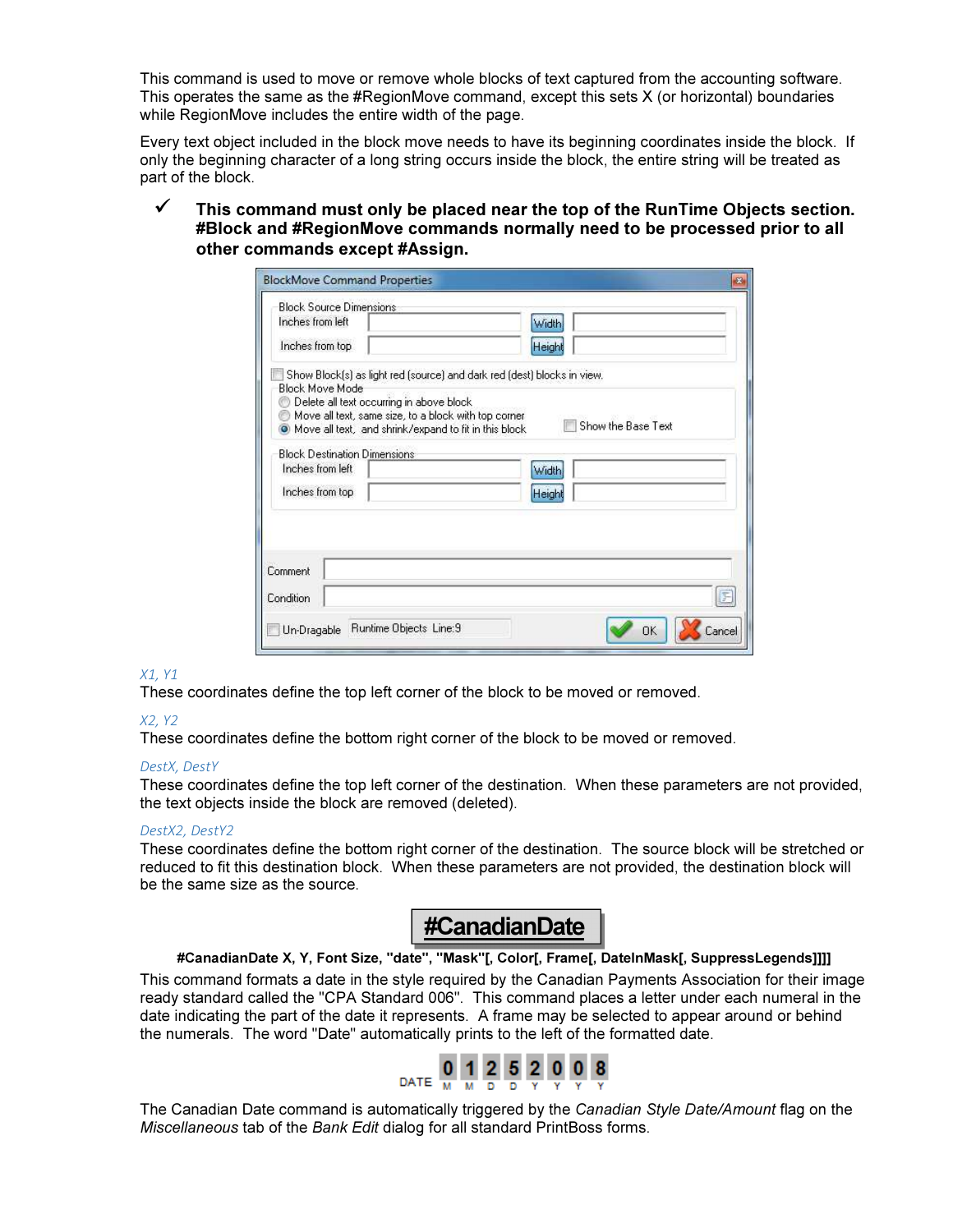

#### #Grid X1, Y1, X2, Y2[, Options]

The Grid command creates a frame and draws horizontal and vertical lines within the frame. The coordinates for each line are relative to the frame. Options provide further modifications with corner radius, shadow, edge shading, and line color. In most cases, #Grid is more effective than #HGrid or #VGrid commands since all the lines within the Grid are relative to the top left corner of the grid, allowing the grid to be easily moved or dragged. Use this command to create the advice grid and the Date/Amount grid on a check or the grid for an invoice or packing slip.

| Inches from Left<br>0.250<br>Inches from Top<br>4.420                               |                                                      | To<br>To       | 8.250<br>7.35                                                  |       |
|-------------------------------------------------------------------------------------|------------------------------------------------------|----------------|----------------------------------------------------------------|-------|
| <b>Block Options</b><br>0.100<br>Corner Radius<br>Shadow Width<br><b>Inner Fill</b> | Outer Line Widths<br>Inner Line Widths<br>Line Color | 0.009<br>0.009 | Shaded Edges<br>0.160<br>Top<br><b>Bottom</b><br>Left<br>Right | Color |
| Drop Down Lines<br>2.68<br>Stretch Across Lines                                     | 1.35e2.68, 2.3, 3.9, 5.5                             |                |                                                                | IJ    |
| Comment<br>Condition                                                                |                                                      |                |                                                                |       |

#### X1, Y1

These are the coordinates for the top left corner of the frame in inches from the left and top edge of the paper. The coordinates may be entered in thousandths of an inch.

#### X2, Y2

These are the coordinates for the bottom right corner of the frame.

#### Xa, Xb…Xz

This parameter represents any number of lines drawn vertically down the frame. Each line is defined as the distance in inches from the left edge of the frame.

#### Ya, Yb…Yz

This parameter represents any number of lines drawn horizontally across the frame. Each line is defined as the distance in inches from the top edge of the frame.

#### **Options**

#### Corner Radius

/Rnnn where nnn is the radius size. For example,  $/R.1$  is a corner radius of  $1/10<sup>th</sup>$  of an inch.

#### Shaded Edges

/STnnn (Shade Top), /SLnnn (Shade Left), /SBnnn (Shade Bottom) or /SRnnn (Shade Right) where nnn is the width of the edge shade in inches.

#### Shadow Width

/SHDnnn where nnn is the width of the shadow in inches.

#### Line Color

/0LC followed by a number representing a color. The color number can be 4 to 8 digits.

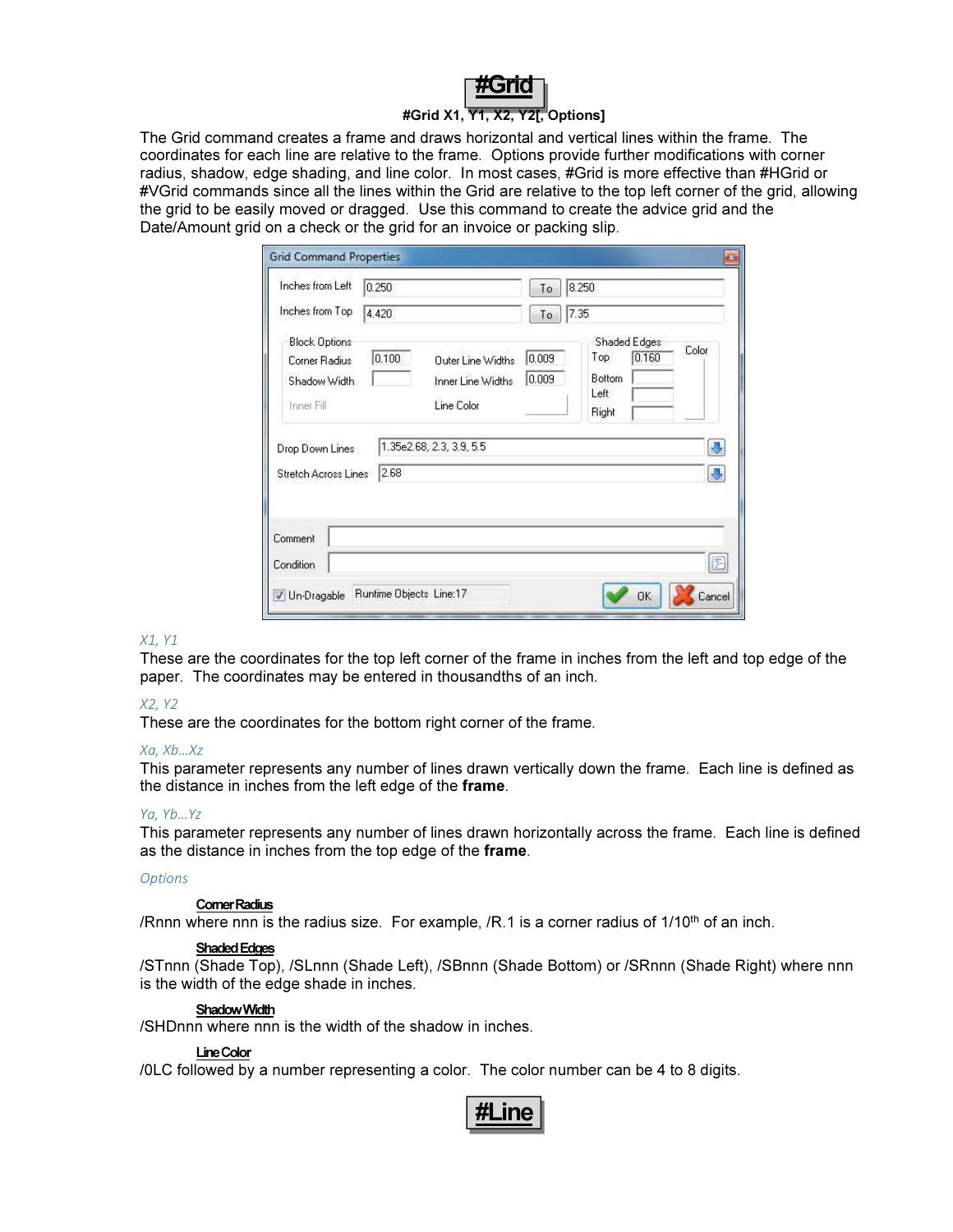#### #Line X1, Y1, X2, Y2[, Fill [, Options]]

The #Line command functions the same as the #Block command and is often used to draw signature lines on checks. A vertical line has identical X1 and X2 coordinates. A horizontal line has identical Y1 and Y2 coordinates. The Y coordinates are labeled as *Inches from Top* on the Line Command Properties dialog.

| Inches from Left<br>Inches from Top                       | 4.700<br>10.175                              | 8.149<br>To<br>10.175<br>To                                    |   |
|-----------------------------------------------------------|----------------------------------------------|----------------------------------------------------------------|---|
| <b>Block Options</b><br>Corner Radius<br>Shadow<br>Filler | Outline in black<br><b>Outline Thickness</b> | Shaded Edges<br>Top<br>0.009<br><b>Bottom</b><br>Left<br>Right |   |
| Comment                                                   | First Signature Line                         |                                                                | E |
| Condition                                                 |                                              |                                                                |   |

#MICR "MICR string" [, Options [, X [, Y]]]

This command prints the special MICR line at the bottom of a check. Normally, the location is completely calculated by PrintBoss based on the length of the form. Options may be used to select middle or top check stock, or use the X and Y to explicitly place the MICR. The MICR string is most often pulled from the Bank List by using the following line in RunTime Objects:

#MICR "{BMICR}"

#### MICR String

This string must be entered accurately. Each character (including blank spaces) must be entered exactly as it appears on an existing check. There are three characters that appear on the MICR line of a check that cannot be reproduced with any computer keyboard key. Therefore, we have assigned replacement characters for the MICR line characters listed in the following table:

| Symbol | <b>Description</b> | <b>Represented By</b> | <b>Alternate Chars</b> |
|--------|--------------------|-----------------------|------------------------|
| н.     | Transit            |                       |                        |
| ll,    | On Us              |                       | $\leq$ C               |
| Ш      | Dash               | -                     | =                      |
|        | Amount             |                       |                        |

The left portion of the MICR line is the Check Number. Since this changes from check to check, a variable needs to be entered instead of typing a specific number. The available variables are:

| {BChkNo}        | $=$ Check number pulled from bank record with no leading zeros              |
|-----------------|-----------------------------------------------------------------------------|
| <b>BBBBBB</b>   | $=$ 6 digit check number pulled from bank record $-$ left zero filled       |
| <b>BBBBBBBB</b> | $=$ 8 digit check number pulled from bank record $-$ left zero filled       |
| {CChkNo}        | = Check number captured from accounting software with no leading zeros      |
| <b>CCCCCC</b>   | = 6 digit check number captured from accounting software – left zero filled |
| CCCCCCC         | = 8 digit check number captured from accounting software – left zero filled |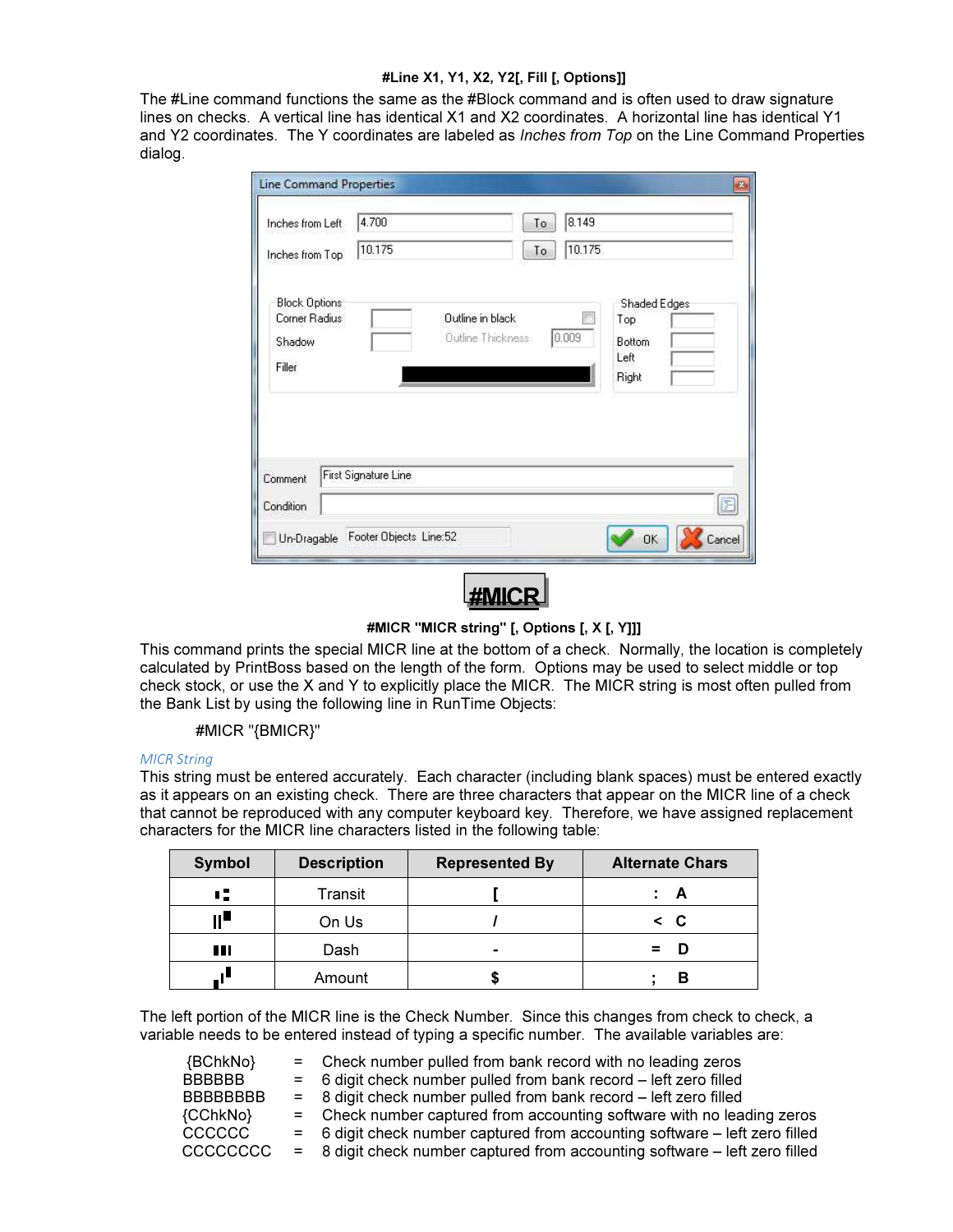The following illustrates a common MICR string. Periods are used to represent spaces.

/{CChkNo}/ [123456789[ .123-12345/

#### **Options**

T

Places the MICR line for a top check (3.5" check).

B This option places the MICR Line for a bottom check relative to the bottom of the form. This is the default value.

#### Mn.nnn

M places the MICR Line relative to a check section (i.e. perforation) that ends n.nnn inches from the top of the page. For example, an 11" page perforated into sections of 3.5, 3.5, and 4.0, with a check in the middle would be M:7.00. An 11" page perforated into sections of 3.67, 3.67, 3.67, with a check in the middle would be M:7.333.

#### N

No check number segment of the MICR line is printed. This is used for deposit slips.

#### BR

This option includes the MICR Line in the check copy (mirrored block) section usually located at the top of the page. The length of the Block Mirrors on the Form Editor may need to be adjusted to include the MICR Line in the source block. The MICR Line will display at full size and not reduced since the characters are not standard text.

#### X and Y

This is optional and is rarely used since PrintBoss automatically places a line. If the X is 0 or blank, PrintBoss will place the line relative to the placement of the Routing Number section of the MICR line. When a value for X is passed, the line is explicitly positioned according to the value of X. The same is true for Y. The vertical placement is relative to the bottom of the form when there is no value for Y.

#### Include in Mirror Blocks

The MICR line can be included in Block Mirrors and displayed in the check copy near the top of a check. Select the Include in Mirror Blocks option on the MICR Command Properties dialog and extend the End of source block on the Block Mirrors tab of the Form Editor to display the MICR line in the check copy. The MICR line will display at full size and not reduced since the characters are not text.

#### NOTE:

It is best to adjust the placement of the MICR line via the MICR Offset Adjustment fields in the Configuration Settings of PrintBoss. The settings in Configuration are workstation and user specific. Adjusting the placement in the form impacts all users.



#### #PIC X, Y, "GraphicFileName" [, Options [, SigDiskDrive]]

This command prints a graphic file at the location specified by the coordinates. It will accept graphic files with the formats of BMP, PCX, JPG, or SIG (Wellspring Software encoded signature file). Graphics can be added using variables, file paths, or as embedded files.

#### NOTE:

MICR toner is only available in black. If the bank requires MICR ink, all logos printed with the checks will print monochromatic regardless of any color used in the graphic file.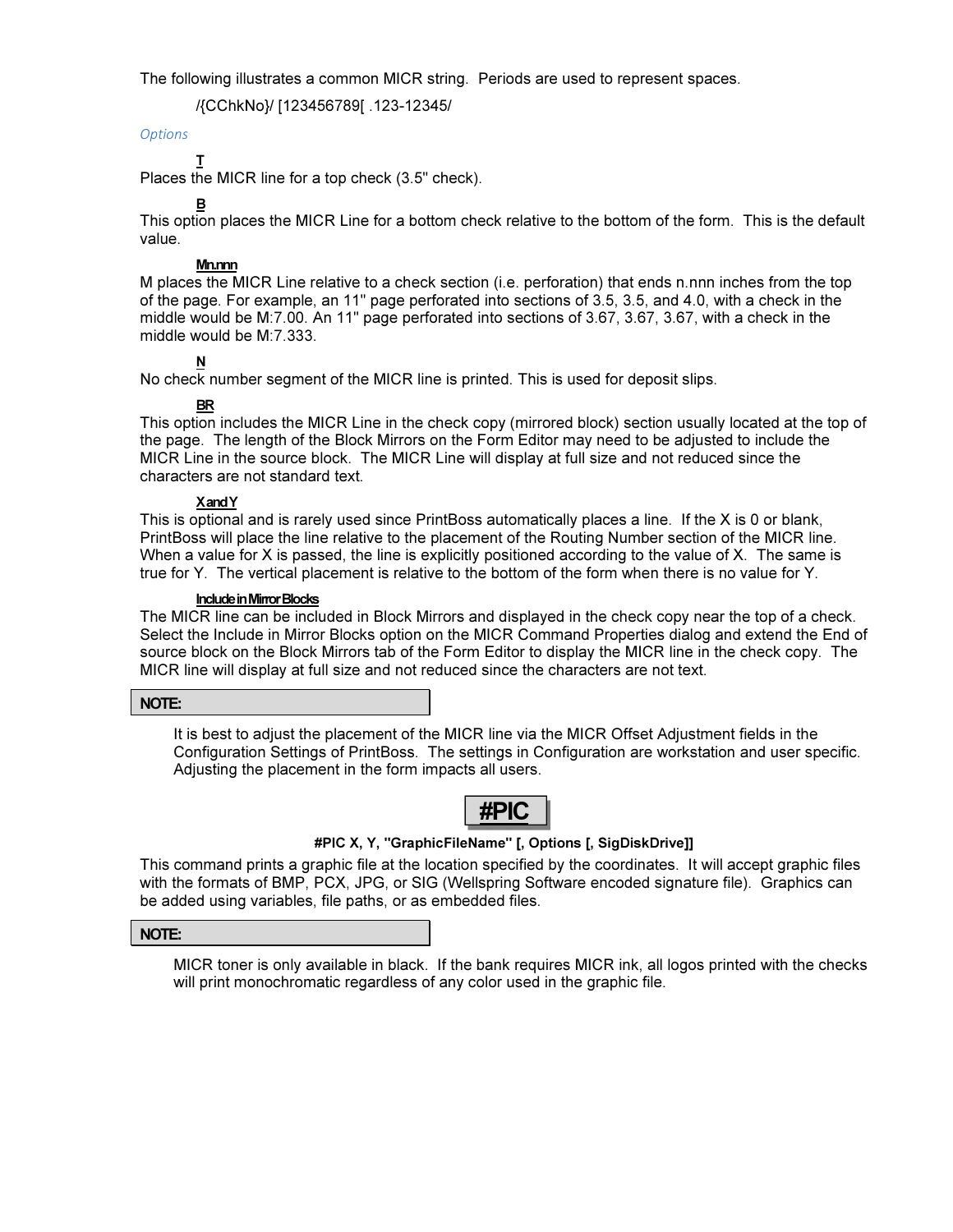| <b>Pic Command Properties</b>                                                 |          |                                |        |             | B                           |
|-------------------------------------------------------------------------------|----------|--------------------------------|--------|-------------|-----------------------------|
| {BSIGX}<br>Inches from Left                                                   |          | Justification<br><b>O</b> Left | Center | Right<br>66 |                             |
| $\{BSigY\}$<br>Inches from Top                                                |          | <b>Top</b>                     | Center | Bottom      |                             |
| Size Adjust                                                                   |          |                                |        |             |                             |
| Horizon. (BSigSize)                                                           | Vertical | (BSigSize)                     |        | 68          | Wdth/Ht<br><b>O</b> Percent |
| {BSigFile}<br>Graphic File:                                                   |          |                                |        |             |                             |
| Hide File Errors<br>Reverse Color                                             |          | <b>Print Resolution</b>        | 300    |             |                             |
| ÿ<br>Transparent                                                              |          | Watermark                      | None   |             |                             |
| Sig Disk Drive Letters   DEFGHA                                               |          |                                |        |             | Test<br>G                   |
| Include in "Block Mirrors".                                                   |          |                                |        |             |                             |
| Comment                                                                       |          |                                |        |             |                             |
| [[C,0][FileExists,''{BSigFile}''][AmntRange, {BSigLo}, {BSigHi}]<br>Condition |          |                                |        |             | 图                           |
| Footer Objects Line:57<br>Un-Dragable                                         |          |                                |        | <b>OK</b>   | Cancel                      |

#### X, Y

These coordinates represent the location of the left top corner or the graphic, in inches, from the left top EDGE of the paper. Coordinates may be entered in thousandths of an inch. Variables referencing fields in the Bank Record may also be used (see graphic above for an example).

#### GraphicFileName

This is the name of the graphic file to print. If no path is provided, PrintBoss will look in the Logos folder of the PrintBoss Home directory. The file extension must be used to help PrintBoss determine the file type. The graphic file may also be added from the *Embedded File Select* list on the Misc tab of the Form Editor.

#### **Options**

Any of the following options can be selected:

| <b>Option</b> | <b>Description</b>                                                                                                  |
|---------------|---------------------------------------------------------------------------------------------------------------------|
| 600           | Forces image to be printed in 600 dpi instead of the default 300                                                    |
| <b>REV</b>    | Reverse prints black to white and white to black                                                                    |
| Show          | Shows errors if they occur                                                                                          |
| Hide          | Does not report file read access errors if they occur                                                               |
| Size:nnn      | Adjusts the size according to this percentage (100=full size, 50=half size, etc)                                    |
| SizeX:nnn     | Adjusts the horizontal size to the specified value in inches.                                                       |
| SizeY:nnn     | Adjusts the vertical size to the specified value in inches.                                                         |
| Watermark     | Prints graphic with gray instead of black                                                                           |
| Watermark:n   | Same as Watermark except n is replaced by B, M, or L for Bold, Medium, or<br>Light. The value is medium by default. |

#### Sig Disk Drive Letters

PrintBoss checks the listed drive(s) for a security disk when a .sig file is selected. PrintBoss assumes the A:\ drive contains the disk when no drive letter is supplied. A series of drive letters may be entered and each specified drive will be scanned until the target sig media is found. Commas are not necessary between drive letters (ex: DEFG). The media may be a floppy disk, CD, or USB flash drive.

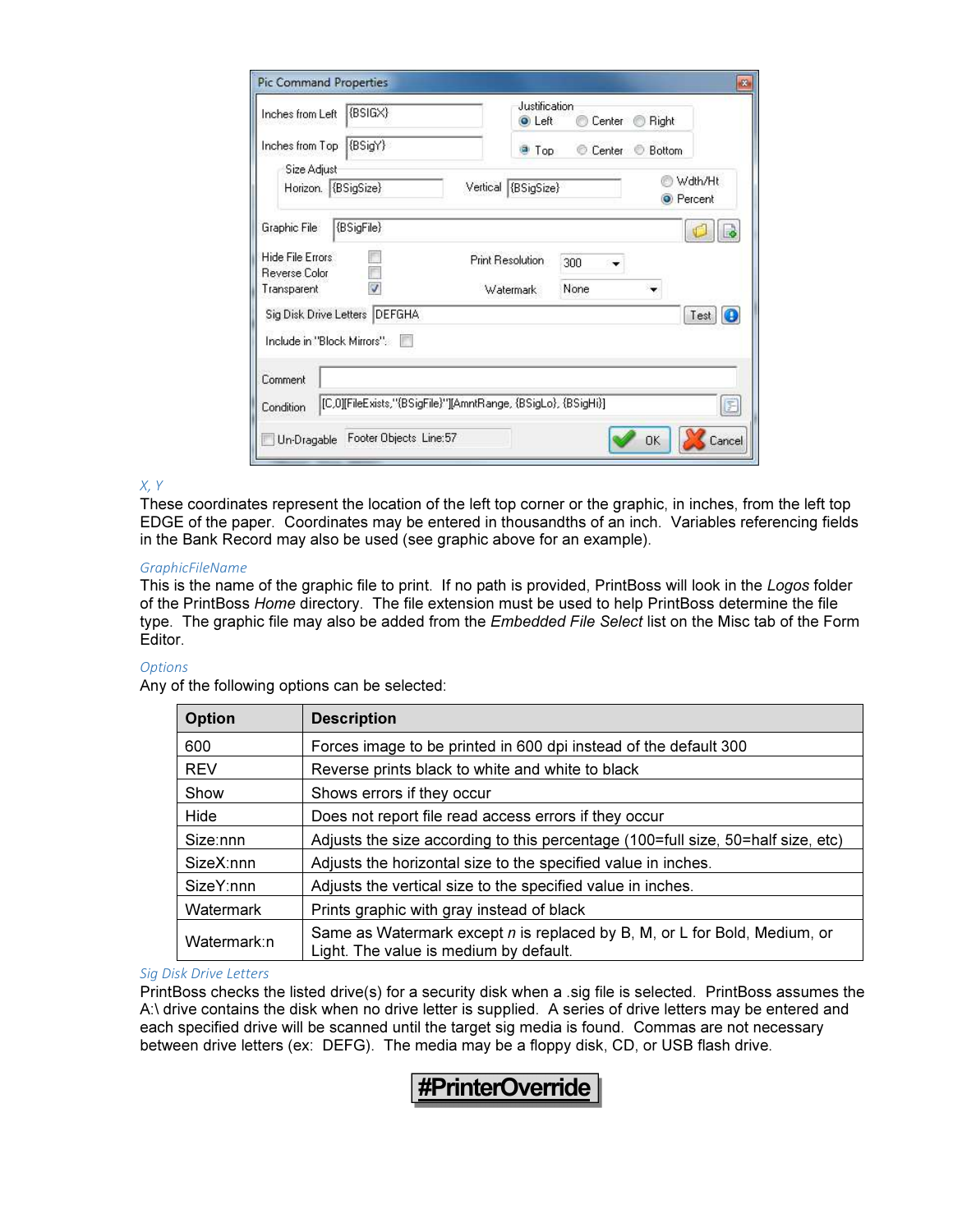#### PrinterOverride "Name of Windows Printer Driver"

The PrinterOverride command overrides the printer set on the Multi-Parts & Printers tab of the PrintBoss form, including the default printer. This command assigns a specific Windows printer and often includes conditions. For example:

#[C,1][Inu, "St. Louis", ÷{Location}÷]PrinterOverride "HP Color LaserJet 4700 PCL 6"

This example assigns a specific printer only for Copy 1 when the string "St. Louis" is in the Location variable. This command can also be used in #IF/#ElseIF/#EndIf commands.

Enter the exact printer name as it appears in the Windows printer list. Double click on the #PrinterOverride command to select the printer name from a drop down menu to ensure an exact match.



#### #ProcessPage [Parameter]

The page (or copy) will process when the parameter evaluates to True and skip when it evaluates to False. Often #ProcessPage will specify the document copy in the condition. For example:

#[Copy, 4]ProcessPage [!Empty, {EmailTo}]

PrintBoss will only examine this condition on the 4<sup>th</sup> copy and process the page if the variable *EmailTo* does not resolve to an empty value.

#### NOTE:

The Pre-process Assignments 'Yes' or 'Special' option MUST be selected on the Special Controls tab of the Form Editor to use the #ProcessPage command (EDIT / FORM FILES / <highlight form> / EDITOR / SPECIAL CONTROLS).We recommend selecting Special.

#Rect

#### #Rect X1, Y1, X2, Y2 [, corner radius[, outline width[, fill of line[, color background[, pattern]]]]]

This command generates a rectangle with control over the size, thickness, and fill of the shape. This is often used to create a patterned rectangle behind a text object to prevent fraudulent changes to a document. A selection of patterns is provided for your use. The most common is the zigzag pattern.

This command is also used for Negative Printing. The Vertical Fade or Horizontal Fade are the best choices to use for the background. Overlay white lettering with a separate #Text command.

| Inches from Left     | 4.7          |                         | 8.15<br>To  |   |
|----------------------|--------------|-------------------------|-------------|---|
| Inches from Top      | 9.8          |                         | 10.34<br>To |   |
| Corner Radius        | 0.10         | Inner Fill Color Select |             |   |
| Outline $\sqrt{}$    |              |                         |             |   |
| Line Width           | 0.020        |                         |             |   |
| Outline Color Select |              |                         |             |   |
| Security Back        | Zig Zag Fine |                         |             |   |
|                      |              |                         |             |   |
|                      |              |                         |             |   |
| Comment              |              |                         |             |   |
|                      |              |                         |             | E |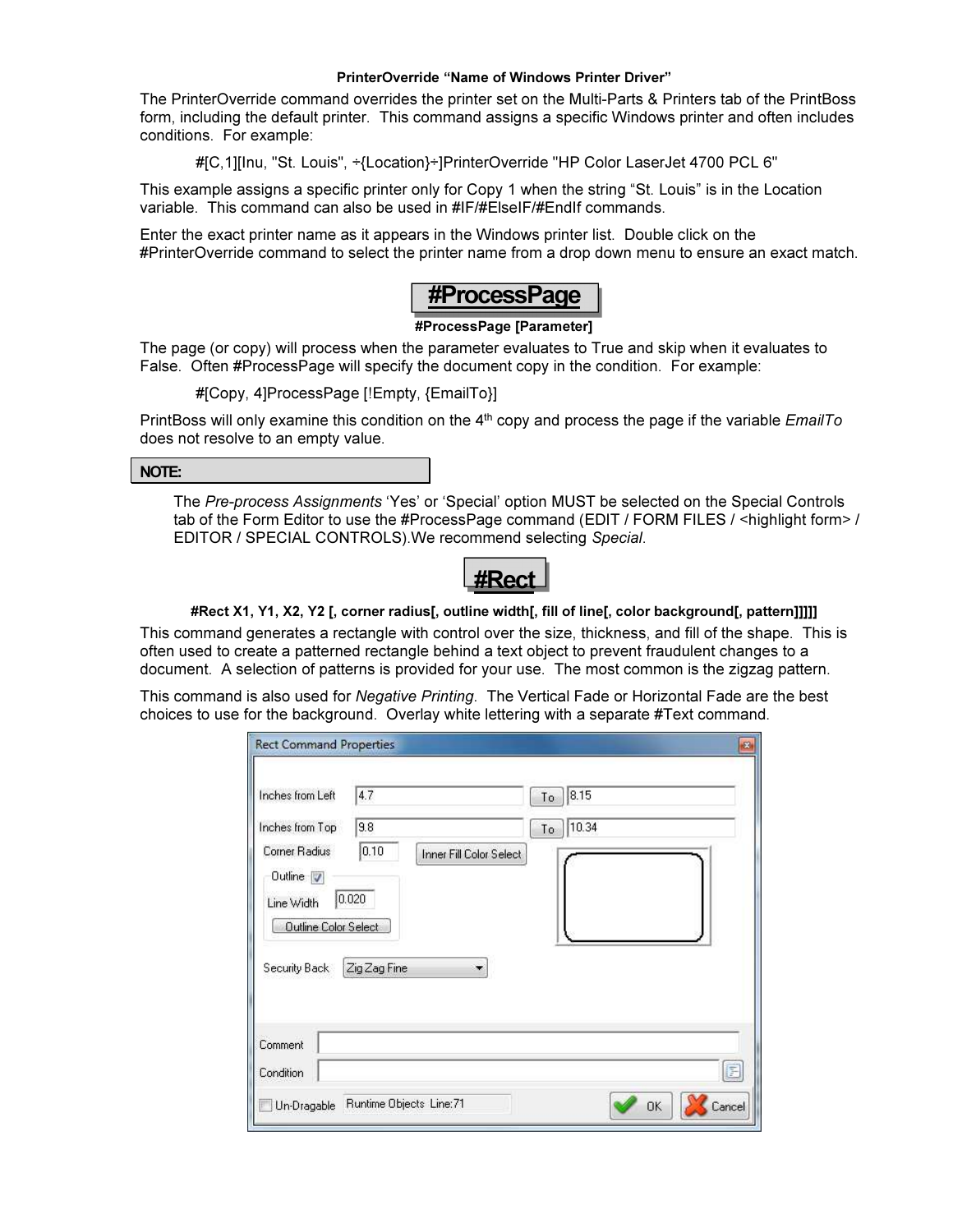#### Corner radius

This parameter defines the shape of the corners. No radius is a 90 degree corner. Larger values equate to softer edges.

#### outline Width

Outline width, or Line Width, defines the width of the rectangle outline. The default width is .009 inches.

#### fill of Line

A fill may be defined if the line has a discernible width. This is also called Outline Color Select.

#### Color Background

Define a background color for the shape. The background color, or Inner Fill Color Select, is behind the security pattern in the center of the rectangle. The default is black.

#### Pattern

There are several options for the pattern, or Security Back, in the center of the rectangle:

 $0 = none$  1=vertical fade  $2$ = horizontal fade  $3$ = zig zag fine  $4 = \text{zig zag medium}$   $5 = \text{zig zag course}$  $6$  = half circles fine  $7$  = half circles medium 8 = half circles course

For example:

#Rect 4.7, 9.8, 8.15, 10.34, 0.10, 0.020, B, W, 3 (shown in the graphic above)

The object masks the signature line as:



# #RegionMove

#### #RegionMove StartRegion, EndRegion [, StartDestRegion [, EndDestRegion]]

This command is used to move or delete whole regions of text captured from the accounting software. Moved regions can be compressed or expanded proportionately by entering both a start and ending destination.

This operates the same as the #BlockMove command with the exception that the horizontal boundaries are the left and right edges of the page. For example, if the accounting software prints a check with an advice at the top of an 11" page, the #RegionMove can move the advice to the center of the page. If the accounting software is passing two advice sections, use this command to delete one of the advices in order to use the PrintBoss Block Mirror with its compression feature to print the secondary advice section.

#### NOTE:

This command must only be placed in the RunTime Objects section. This command, along with the #BlockMove command, should be used prior to other commands except #Assign.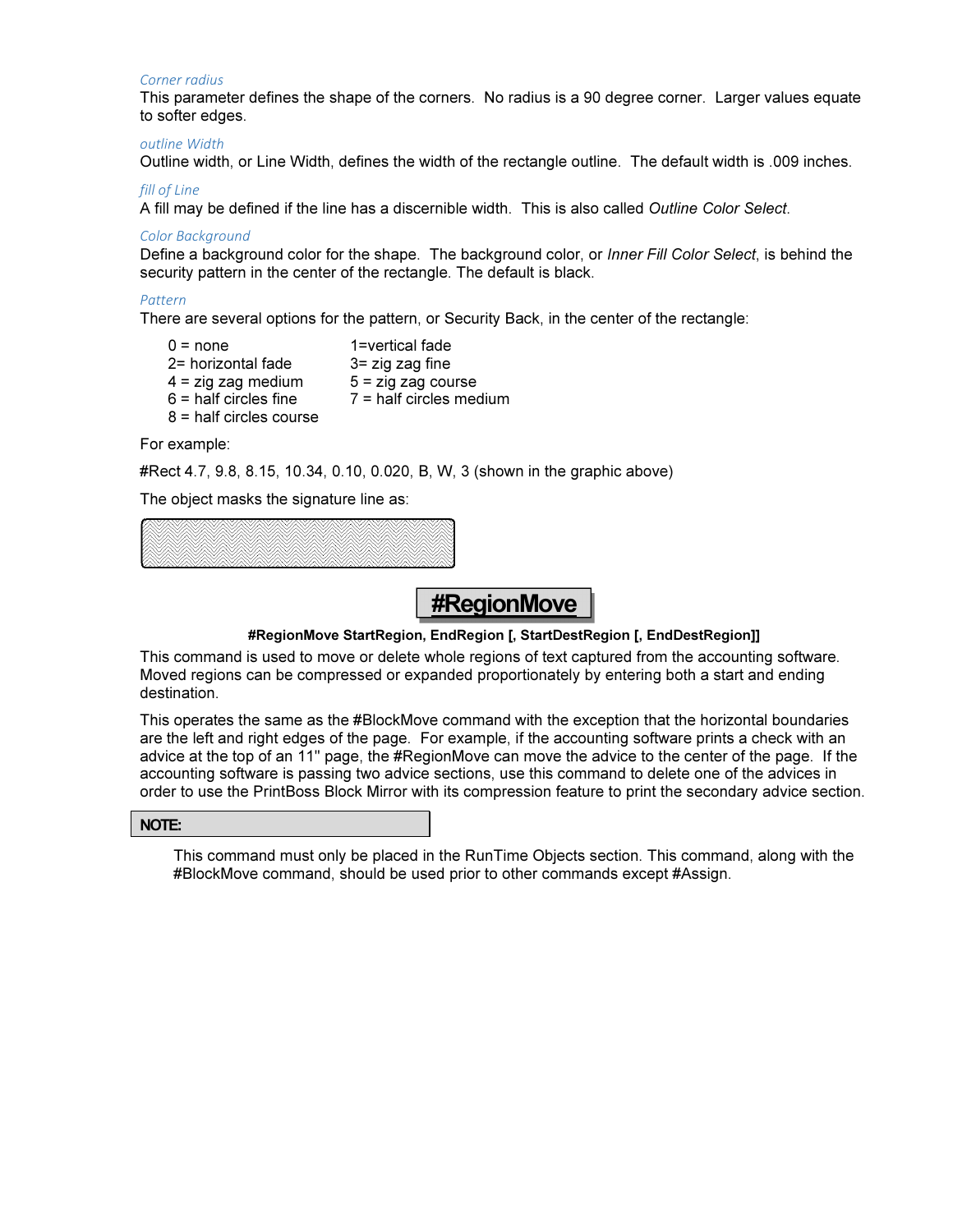| <b>Block Source Dimensions</b>      |                                                                                                                                                                                                                                        |        |                    |
|-------------------------------------|----------------------------------------------------------------------------------------------------------------------------------------------------------------------------------------------------------------------------------------|--------|--------------------|
| Inches from top                     | 4.200                                                                                                                                                                                                                                  | Heigh  | 3.200              |
| <b>Block Move Mode</b>              | Show Block(s) as light red (source) and dark red (dest) blocks in view.<br>Delete all text occurring in above block<br>O Move all text, same size, to a block with top corner<br>Move all text, and shrink/expand to fit in this block |        | Show the Base Text |
| <b>Block Destination Dimensions</b> |                                                                                                                                                                                                                                        |        |                    |
| Inches from top                     | 4.15                                                                                                                                                                                                                                   | Height |                    |
|                                     |                                                                                                                                                                                                                                        |        |                    |
|                                     |                                                                                                                                                                                                                                        |        |                    |
| Comment<br>Condition                |                                                                                                                                                                                                                                        |        | 臣                  |

#### **StartRegion**

This parameter is also known as the Block Source Dimensions and defines the start of the region in inches from the top of the page.

#### EndRegion

Define the end of the region in inches from the top of the page.

#### **StartDestRegion**

This parameter is also known as the Block Destination Dimensions and defines the start of the destination of the selected region in inches from the top of the page. The text within the region will be deleted if this parameter is not defined.

#### EndDestRegion

Define the end of the destination of the selected region in inches from the top of the page. The source region will proportionately fit between the destination start and end when this parameter is defined. Otherwise, the region will be moved at its original size.



#SecureSeal X, Y, "seal image", "<Text>", "<Recipient>", "<Number>", "<Amount>", "<Date>", "<Bank>", "<Routing>", "<Account>" [, Options]

SecureSeal provides added security supported by some banks. This command prints an encoded graphic image on the check containing information such as the check amount, date, payee, and check number. If the graphic is altered or the information on the check does not match the information embedded in the graphic, the bank will not process the check.



For more information about Enseal's SecureSeal, contact Fiserve at www.imagesoft.fiserv.com or your bank.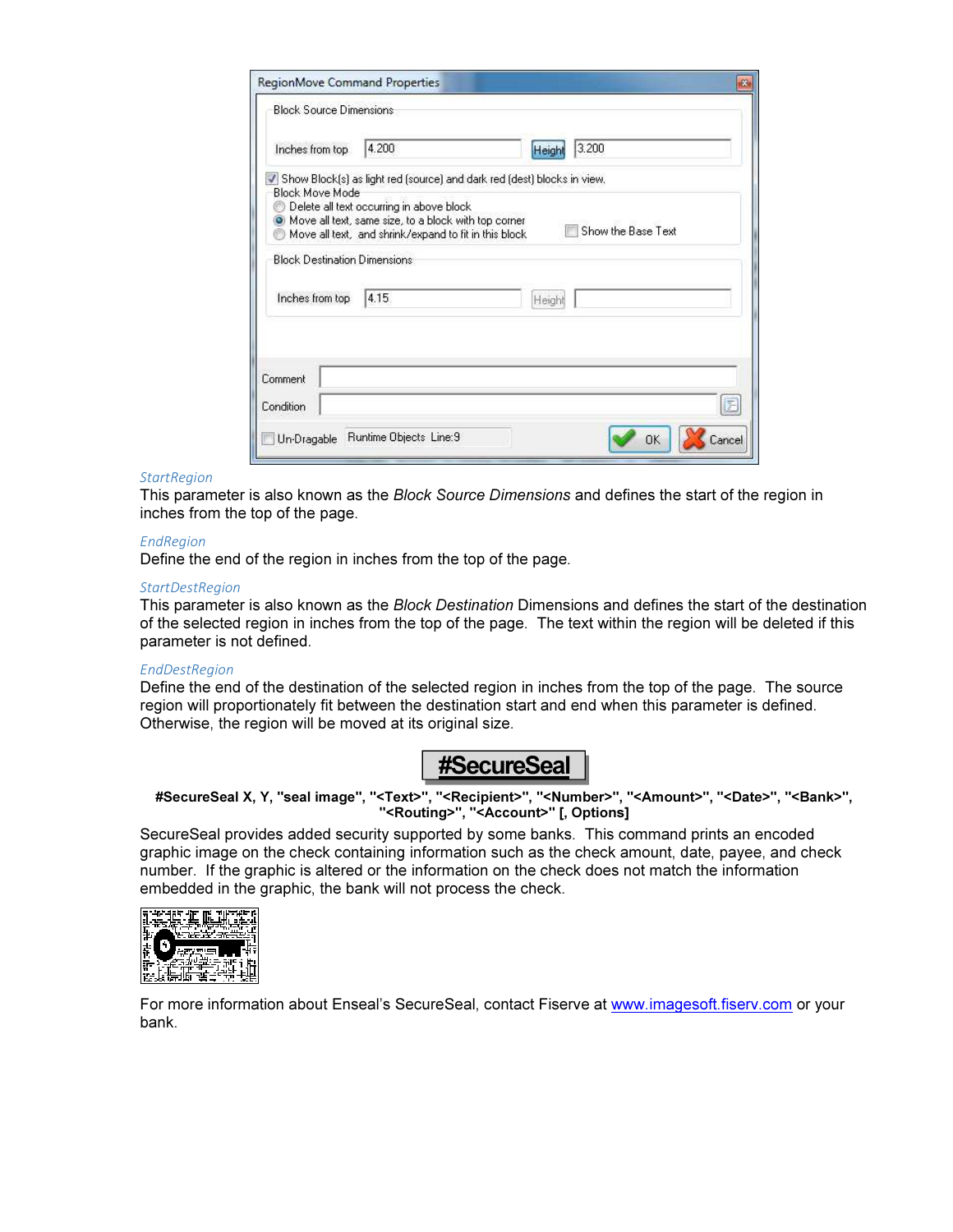|                                                                                                                                                                                                                                                                                                                                            | SecureSeal Command Properties<br>器                                    |  |  |  |
|--------------------------------------------------------------------------------------------------------------------------------------------------------------------------------------------------------------------------------------------------------------------------------------------------------------------------------------------|-----------------------------------------------------------------------|--|--|--|
| This object defines the properties of a Secure Seal that can be printed on each check. The seal<br>acts as a carrier for the Positive Pay key fields that are normally transmitted to the bank in a<br>Positive Pay file, Instead, banks use technology available through Fisery Inc. to read the fields<br>right from the encrypted seal. |                                                                       |  |  |  |
| From Left 4.0                                                                                                                                                                                                                                                                                                                              | From Top 8.25<br>Debug<br>Opts                                        |  |  |  |
| Directory                                                                                                                                                                                                                                                                                                                                  | Template C:\PmtBoss\SecureSeal<br>SampleLock.est<br><b>PBIES</b><br>▼ |  |  |  |
|                                                                                                                                                                                                                                                                                                                                            | Bank {BName}<br>Payee (DocRecip)<br>⊽<br>⊽                            |  |  |  |
|                                                                                                                                                                                                                                                                                                                                            | Transit   {BMicrRoutNo}<br>ChkNo (DocNo)<br>⊽<br>⊽                    |  |  |  |
| Acct.                                                                                                                                                                                                                                                                                                                                      | Amnt (DocAmnt)<br>{BMicrAcctNo}<br>⊽<br>⊽                             |  |  |  |
|                                                                                                                                                                                                                                                                                                                                            | Date (DocDate)<br>Check for alert if blank after evaluation.^<br>– I⊽ |  |  |  |
|                                                                                                                                                                                                                                                                                                                                            | 100%<br>Magnification                                                 |  |  |  |
| Comment                                                                                                                                                                                                                                                                                                                                    |                                                                       |  |  |  |
| Condition                                                                                                                                                                                                                                                                                                                                  |                                                                       |  |  |  |
|                                                                                                                                                                                                                                                                                                                                            | Un-Dragable Footer Objects Line:106<br>X Cancel<br>Edit Bank<br>0K    |  |  |  |

#### X, Y

The coordinates represent the distance of the left top corner of the Secure Seal graphic, in inches, form the Left Top corner of the page.

#### Seal Image

The Seal Image parameter specifies the location of the file used to create the Secure Seal image. Templates for the image are stored in the SecureSeal folder of the PrintBoss Home directory.

#### Check Information

The next several parameters represent information originally printed on the checks. These include the following.

| <b>Parameter</b> | <b>Description</b>                                      | <b>Variable</b>    |
|------------------|---------------------------------------------------------|--------------------|
| Recipient        | The name of the recipient or payee of the check.        | DocRecip           |
| Number           | Check number.                                           | DocNo              |
| Amount           | The amount of the check.                                | DocAmnt            |
| Date             | The date on the check.                                  | DocDate or RecDate |
| <b>Bank</b>      | The name of the bank from which the funds are<br>drawn. | <b>BName</b>       |
| Routing          | Routing number of the bank.                             | <b>BMicrRoutNo</b> |
| Account          | Bank account number for the check.                      | <b>BMicrAcctNo</b> |

These variables allow the parameter information to adjust dynamically for each check in the batch. They also ensure the information on the check matches the information in the Secure Seal.



#### #SecureText X, Y, "<Font>/<Size>/<Style>/<Color>", "<Text>" [, Options]

This command is used to protect against fraudulent changes on a document. All current PrintBoss check forms include this security feature.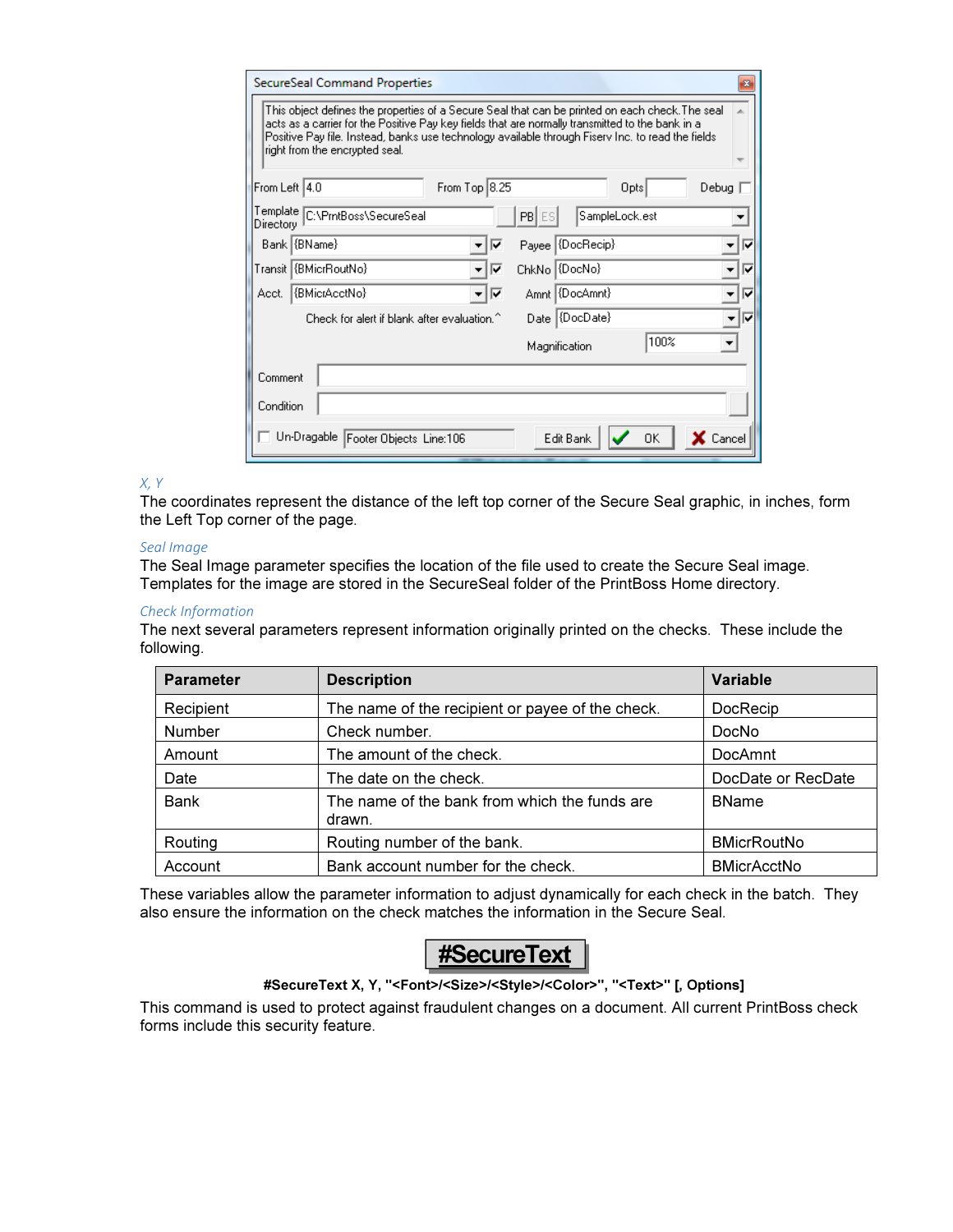| 4.000<br>Inches from left                                                              | E<br>建<br>Secure Text Type<br>Language:<br>Std Block - Numeric<br>English |
|----------------------------------------------------------------------------------------|---------------------------------------------------------------------------|
| Inches from top 8.660<br>Font Info                                                     | W<br>画<br>ulili                                                           |
| Type Face ARIAL                                                                        | a                                                                         |
| 14<br>Points<br><b>b</b> Bold                                                          | $\vert$ / Italic<br><b>Text Color</b>                                     |
| (DocAmnt)<br>Text                                                                      |                                                                           |
| Background Info<br>Field Width (Blank=Auto)<br>Field Height (Blank=AUto)<br>Inner Fill | Zig Zag Med<br>Inner Pattern<br><b>Text Offset</b><br>Outline Width 0.010 |
|                                                                                        |                                                                           |
|                                                                                        |                                                                           |
|                                                                                        |                                                                           |
| Comment<br>Condition                                                                   | E                                                                         |

There are two options for the Secure Text Type: Custom and Standard Block-Numeric.

#### Custom

This option can be used with both alpha and numeric text. It includes a patterned rectangle behind the text. There are a few patterns to choose from, but the default is ZigZagMed. The rectangle automatically sizes to fit the text.

#### Standard Block-Numeric

As the name implies, this option can only be used with numeric amounts and is specifically used for the amount of a check. It is nearly impossible to modify the printed check amount with this option.



Enlarged for better viewing

Text

Normally a variable is entered in the Text field to dynamically update the check amount information for each check in the batch.



#### #SkipPage

This command tells PrintBoss to skip the processing of a page. A condition must be placed on this command or all pages will be skipped and nothing will be processed! The SkipPage command may be in either the RunTime Objects or Footer Objects tabs. Pre-process Assignments MUST be checked on the Special Controls tab of the Form Editor to use the #SkipPage command.

Unlike the #ProcessPage command, the SkipPage command only skips and places an "S" in the printed column of the work file or places a "s", indicating an error. It does not provide a condition to process a page.



**LA** See Conditional Commands later in this chapter.





See Chapter 10, #Text Command.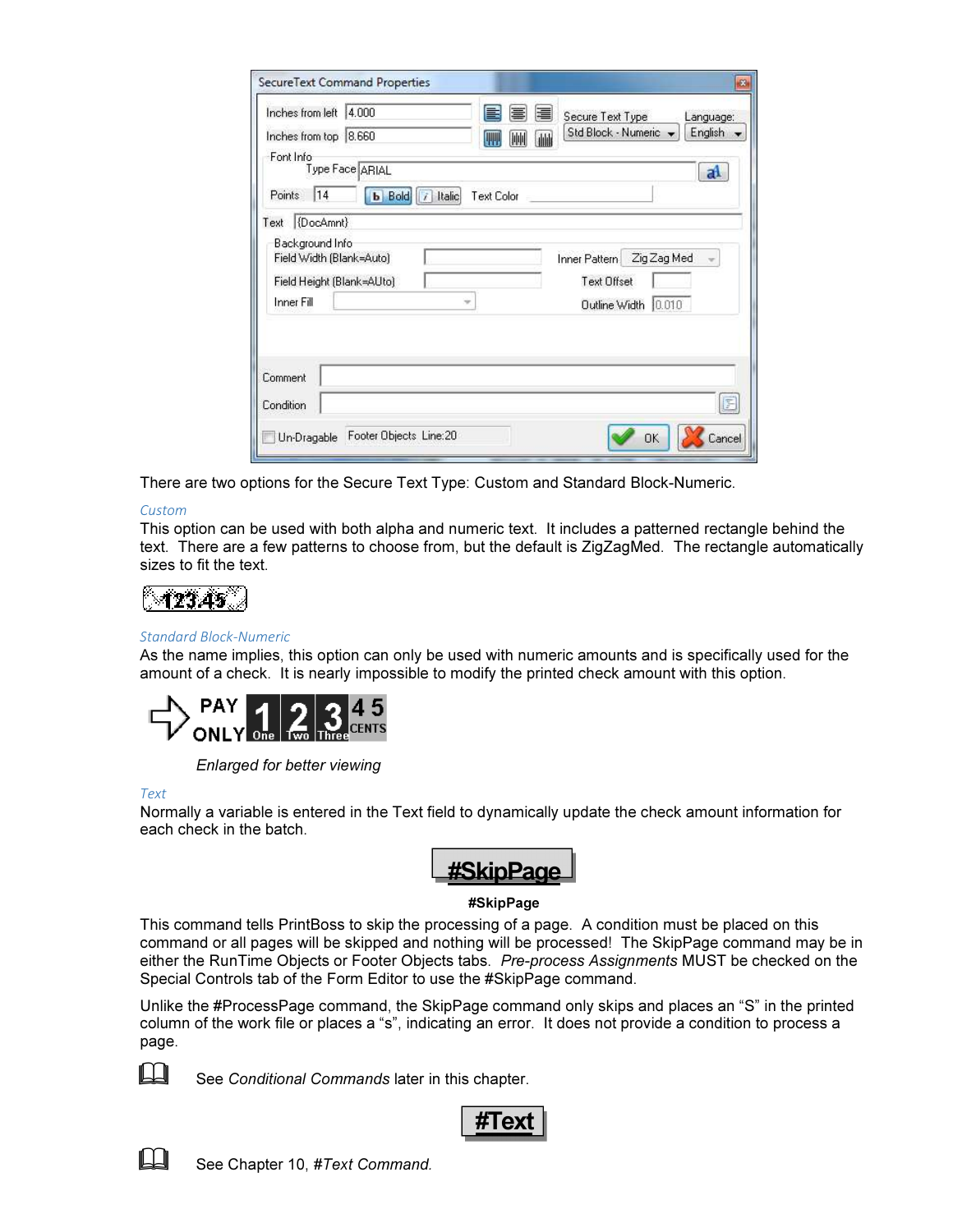

#### #VText Xc, Y, Font/Size, Spacing, <Text>

This command prints text on incrementing lines. Each line may be a single character or it may be a phrase in a multi-line text object. One common use is on invoices, credit notes, etc. for the Sold To and Ship To labels in the address boxes. For example:

 $\overline{33}$ 

F

Cancel

In

Word Wrap

**OK** 

Word Wrap Line Spacing

| <b>VText Command Properties</b> |       |                      |                    |                                       |
|---------------------------------|-------|----------------------|--------------------|---------------------------------------|
| Inches from Left                | 4.50  |                      | 国富昌                |                                       |
| Inches from Top                 | 2.15  |                      | IUUL<br>TW<br>dddi |                                       |
| Font Properties                 |       |                      |                    |                                       |
| Type Face                       | Arial |                      |                    |                                       |
| Points                          | 10    | Text Color           |                    | Orientation                           |
| Italics                         |       | <b>Reverse Print</b> |                    | Width (0=unlimited)                   |
| Bold<br>Underlined              |       | Absolute Points in   |                    | Full Justification<br>ちょうどう しょうしょうしょう |

Mirror Block

Runtime Objects Line:25

Pitch Override

#VText 4.50c, 2.15, Arial/10, 0.130, "SHIP TO"

This command centers the characters at 4.50 inches from the left edge of the page. The top of the first character starts at 2.15 inches down from the top edge of the page. The top of each character thereafter is 0.13 inches below the top of the previous character.

Another common use is to print a captured address assigned to a multi-line variable called {Address}.

V-Text Info

#VText 1.05, 8.1, Arial/10, .15, "{Address}"

Several lines of text can be entered into the VText command separated by commas to indicate line returns. Be sure to use a delimiter such as quotes around the series of text.

#VText 1.040, 8.245, Arial/10, 0.180, "Pay, To The, Order Of"



See the *Multi-Line Variables* section later in this chapter for more information.

#### PrintBoss Default Assignments

StrikeDut

SHIP TO

Distance between lines 0.130

All Caps

Text

Comment

Condition

A few variables should always be assigned. They are stored in the PrintBoss work file database enabling helpful sorting and locating of records and are often used in conditions within a form. These variables are:

- $\triangleright$  DocAmnt
- $\triangleright$  DocDate
- > DocNo
- $\triangleright$  DocRecip

These will automatically be assigned when a PrintBoss Flag Trigger exists in the document (PB#INFO ....). Otherwise, be sure to capture and assign these variables using the #Assign command.



See Chapter 24, Capturing and Assigning Text.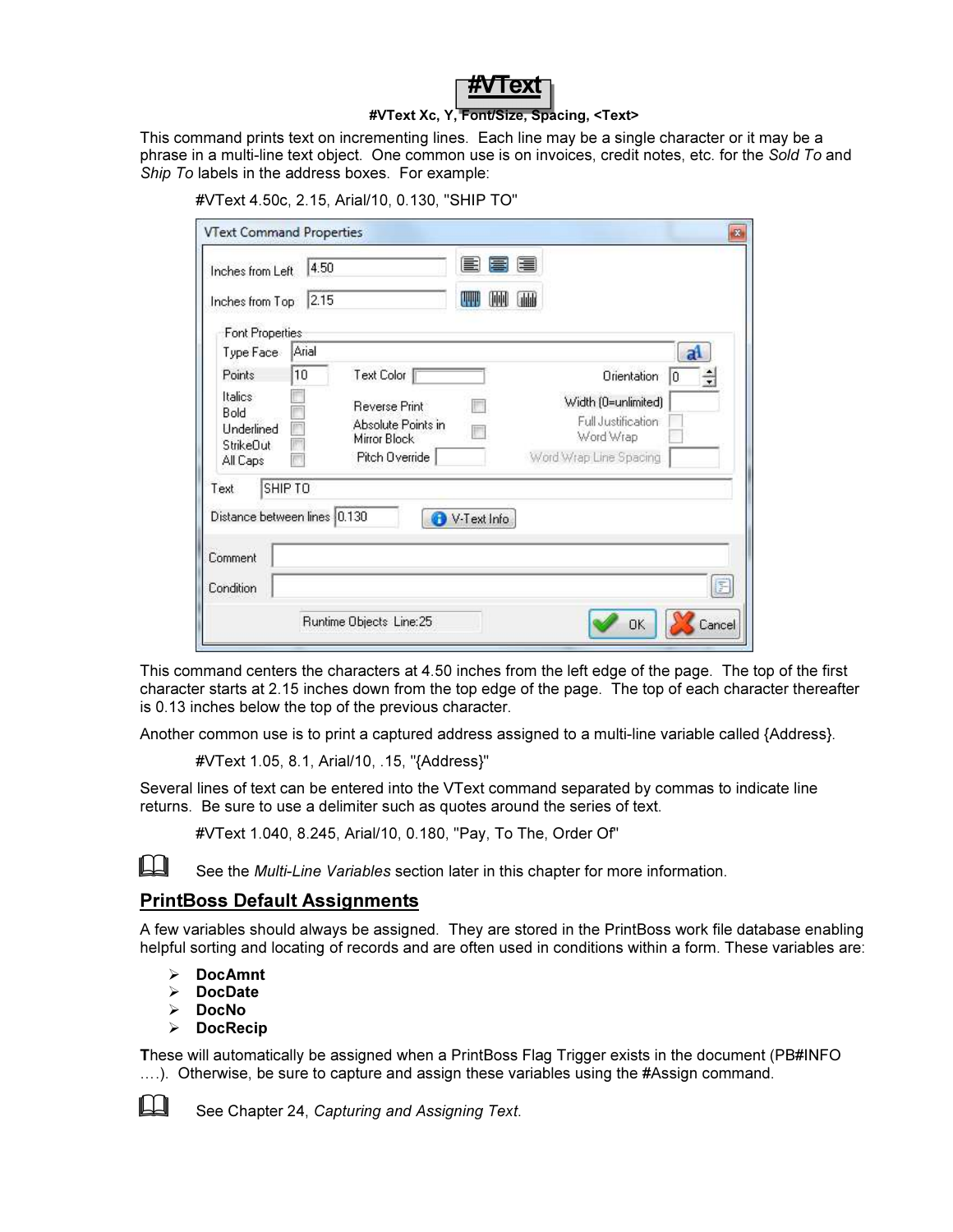```
NOTE:
```
The {CChkNo} variable is usually automatically assigned the value of the {DocNo} variable.

#### Multi-Line Variables

Normally an assigned or captured variable is a single line of text. Assignments made using #AssignS may contain multiple lines of text with each line separated by a Carriage Return / Line Feed. A few commands accept and process multi-line variables as multiple lines, such as the #VText command. A few standard variables, such as EMailBody, EmailTo, EmailCC, and EmailBCC, also accept multiple lines.

A particular line of a Multi-Line Variable may be referenced by appending a line number enclosed in square brackets as part of the variable reference. For example, the following assignment can be used to capture an unknown number of address lines:

#Assigns AddressLines, 1.0-1.2, 8.0-9.5, BW

The third line can be printed as follows:

#Text 1, 1, Arial/12, ''The third line of the address is: {AddressLines [3]} ''

The zero element returns the total number of elements. Continuing with this example, the following loop prints all the address lines:

```
 #Assign LastLineY, 7.9 
#For n= 1 to {AddressLines [0]} 
       #Text 1, {LastLineY+.18}, "Arial/12", "Address Line \{n\} = \{AddressLines [\{n\}]\}'"
#Next n
```
#### PrintBoss Conditional Commands

Each PrintBoss command can be executed based on a condition that is evaluated at the time the line is processed. For example, a logo may be printed based on the existence of a logo file name in the bank record, or a second signature line on a check may only be printed if the check amount exceeds \$1000. The condition statement is one or more condition expressions with each expression enclosed in brackets [ ]. The condition statement is inserted between the # character and the command name (for example:  $#[Copy, 1] Text ...$ ).

In addition to conditions for commands, several commands accept Conditional Parameters, such as the #ProcessPage [<condition>] command. The conditional parameter is simply a condition statement that follows the same rules, but is used after the command. It is often helpful to enclose a Conditional Parameter in a delimiter, especially if the condition statement has multiple condition expressions.

A condition statement is comprised of a series of condition expressions chained together with an assumed AND or a symbol for OR. Normally, a condition statement is only one condition expression.

Each condition expression begins with a condition operator followed by a comma and as many parameters as defined by the operator.

More than one condition can be entered by chaining together the bracketed condition expressions. Multiple conditions are usually considered to be joined by AND, so usually all expressions must be true for the condition to be true.

Ex: #[Copy,12][AmntRange, 0, 200]Text 1,1, Arial/12, "Prints on Copy 1 and 2 if amount is less than 200"

#[!Copy,0][Flagged, {BFlag2}]Text 1,1, Arial/12, "Prints on all Copies but 0 if banks Flag 2 is checked"

ANY CONDITION PRECEDED BY AN EXCLAMATION MARK (!) HAS ITS LOGIC REVERSED.

A double pipe symbol may be inserted between conditions to represent OR with the next condition. Parentheses cannot be used with conditions.

Ex: #[Inu, "Jones","{Comp}"]||[Inu, "ABC", "{Comp}"]Text 1,1, Arial/12, "Jones or ABC in Company Name"

Very complex conditions may require several lines together that create variables in stages and then those variables can be used within other condition statements.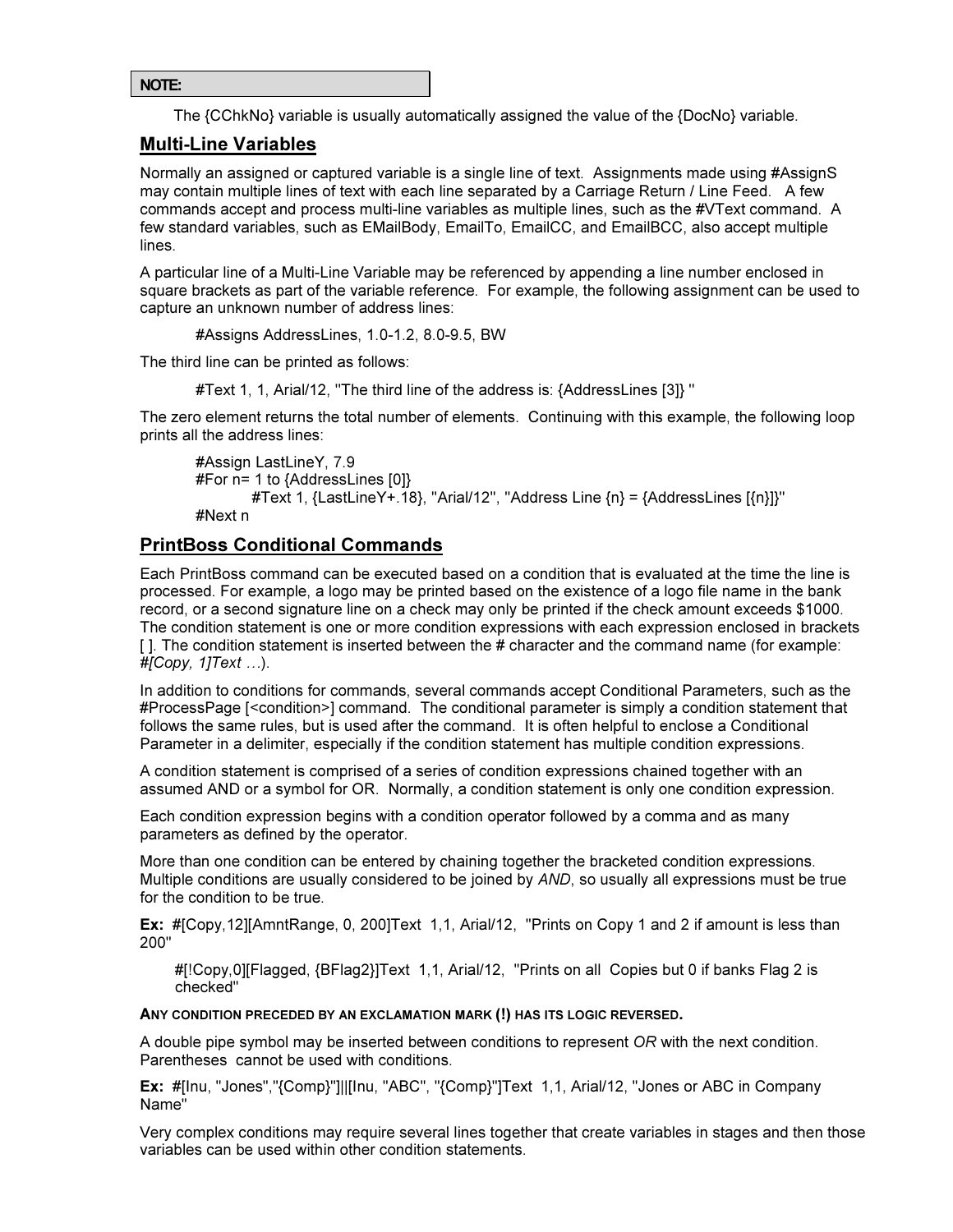The following is a list of the most common conditional commands and their descriptions. See Appendix B for a list of the remaining commands.

#### NOTE:

Although it is helpful for us humans to see the condition names spelled out completely, only as many characters as is needed to make the condition unique are required. For example, Fi is enough to register as the FileExists condition, or As is enough to register as the Assigned condition, or E as the Empty condition.



#### =, 'String1', 'String2',

This command returns a value of true if String1 is identical to String2 up to the length of String2. For example, comparing "12345" with "123" is true, but "123" compared to "12345" is false.

The Compare Options include:

| <b>Option</b> | <b>Description</b>                                                                     |
|---------------|----------------------------------------------------------------------------------------|
| Е             | Exact match rather than stopping at the number of characters in<br>String <sub>2</sub> |
|               | Converts all characters to upper case before comparing - Not Case<br>Sensitive         |
| T or R        | Right trim both strings before comparing                                               |
| or B          | Trim Both (or All) sides of each string before comparing                               |

The following example prints the words "No Charge" if the value of the variable {Dept} is equal to "Accounting" and is not case sensitive:

#[=,'Accounting', {Dept}, U]Text 1,2.1, 'Arial/12', 'No Charge'

The following is a list of examples showing the effect of the Compare Options:

| [=,"12345", "123"]      | true  |
|-------------------------|-------|
| [=,"123", "12345"]      | false |
| [=,"12345", "123", "e"] | false |
| $[-, "123", "123"]$     | false |
| $[-, "123", "123", t]$  | true  |
| $[=$ ,"ABC", "abc"]     | false |
| $[=$ ,"ABC", "abc", u]  | true  |
|                         |       |



=e, 'String1', 'String2'

Same as = condition with a Compare Option of "e", "eu" or "u" (see the table above under the = condition).



#### ==, 'NumericValue1', 'NumericValue2',

Returns true if NumericValue1 is EQUAL to NumericValue2. The numeric values of the items are compared. For example:  $0 == 0.00$  is true.



#### <>, 'NumericValue1', 'NumericValue2'

Returns true if NumericValue1 is NOT EQUAL to NumericValue2. The numeric values of the items are compared. For example: 1 <> 0.00 is true.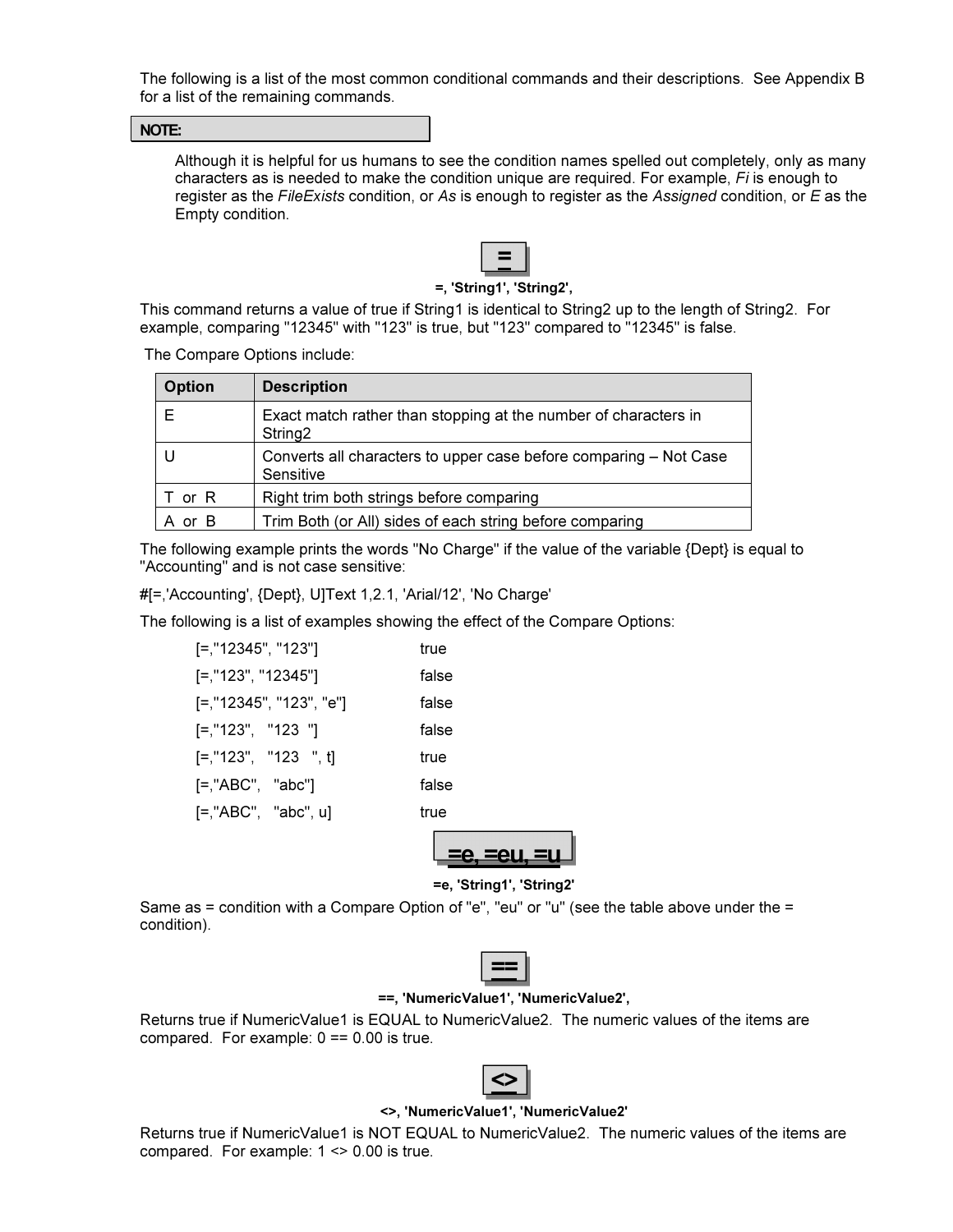

<=, 'NumericValue1', 'NumericValue2'

Returns true if NumericValue1 is LESS THAN OR EQUAL TO NumericValue2.



#### >=, 'NumericValue1', 'NumericValue2'

Returns true if NumericValue1 is GREATER THAN OR EQUAL TO NumericValue2.



#### <, 'NumericValue1', 'NumericValue2'

Returns true if NumericValue1 is LESS THAN NumericValue2.



#### >, 'NumericValue1', 'NumericValue2'

Returns true if NumericValue1 is GREATER THAN NumericValue2.



#### AmntRange, 'LoRange', 'HiRange' [, TestAmount]

Returns true if the Test Amount falls on or within the specified range. {DocAmnt} is used as the test amount when the Test Amount is omitted. There is no upper limit when the HiRange is omitted or set to 0.

The following examples print a second signature line on checks with a {DocAmnt} of 1000 dollars or above. The first expression makes use of the exclamation mark "!" to reverse the logic and the second drops the HiRange parameter to remove the upper limit.

#[!AmntRange, 0.1, 999.99]Line 4.7, 9.7, 8.15, 9.7

#[AmntRange, 1000, ]Line 4.7, 9.7, 8.15, 9.7

This same logic can be used with a Hand Check, though the variable for the test amount must be entered. The following example prints the second signature line when it is flagged in the bank record and the amount is at least \$0.01:

#[Flagged, {BFlag1}][AmntRange, 0.01, 0, {HChkAmnt}]Line 4.7, 9.5, 8.149, 9.5, B, ,

Another common use is to put a condition on a signature to determine when it prints. The following example will not print a signature when the check amount {DocAmnt} is below \$0.01 and above \$49,999.99.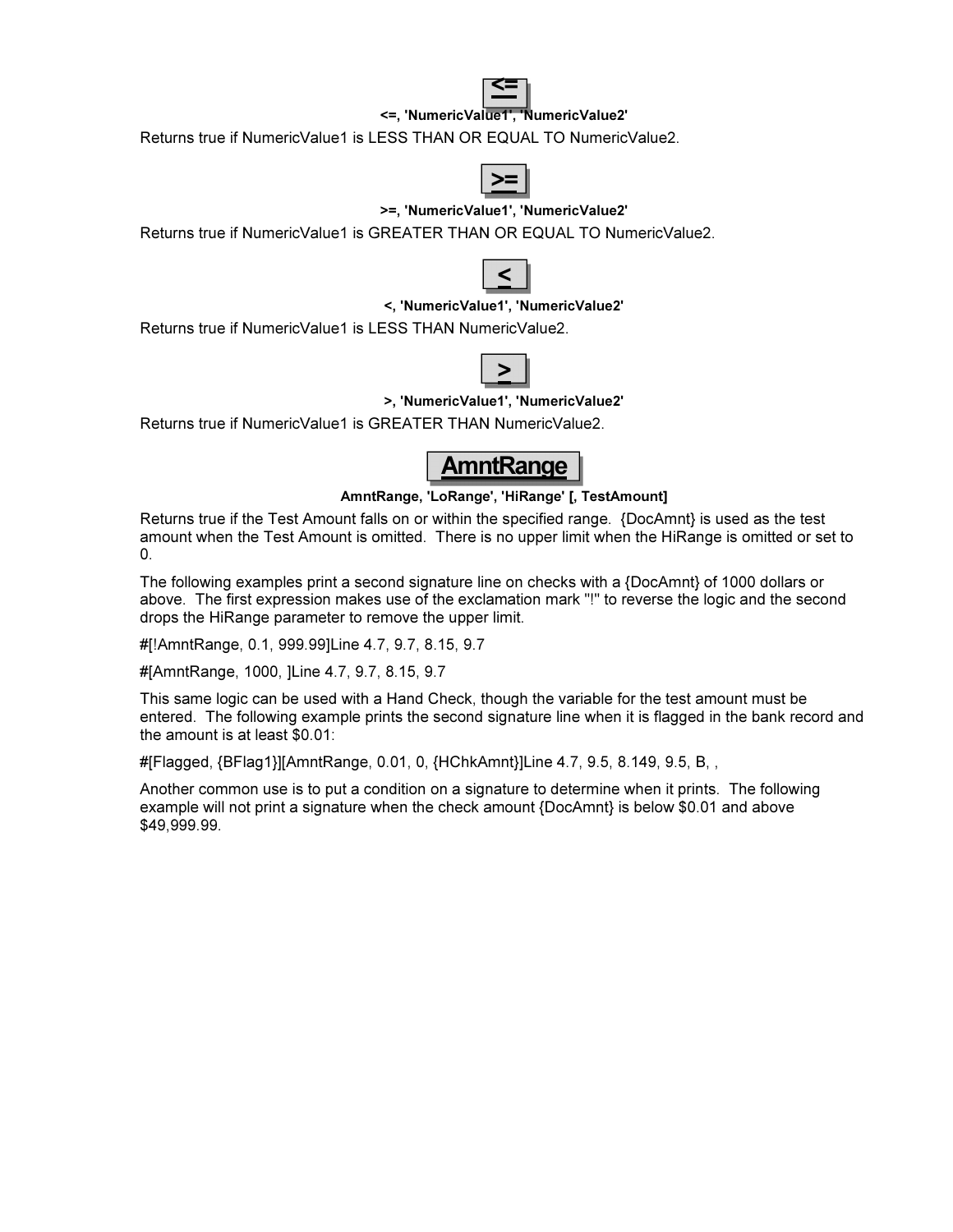| {BSIGX}<br>Inches from Left                                                   |          | Justification<br><b>O</b> Left | Center | Right<br>66      |           |
|-------------------------------------------------------------------------------|----------|--------------------------------|--------|------------------|-----------|
| {BSigY}<br>Inches from Top                                                    |          | <b>Top</b>                     |        | Center Bottom    |           |
| Size Adjust<br>Horizon. (BSigSize)                                            | Vertical | (BSigSize)                     |        | <b>O</b> Percent | Wdth/Ht   |
| {BSigFile}<br>Graphic File                                                    |          |                                |        |                  |           |
| Hide File Errors:                                                             |          | <b>Print Resolution</b>        | 300    |                  |           |
| Reverse Color<br>Transparent                                                  |          | Watermark                      | None   |                  |           |
| Sig Disk Drive Letters   DEFGHA                                               |          |                                |        |                  | Test<br>Œ |
| Include in "Block Mirrors".                                                   |          |                                |        |                  |           |
| Comment                                                                       |          |                                |        |                  |           |
| [[C,O][FileExists,''{BSigFile}''][AmntRange, {BSigLo}, {BSigHi}]<br>Condition |          |                                |        |                  | E         |
| Footer Objects Line:57<br>Un-Dragable                                         |          |                                |        | 0K               | Cancel    |

Notice the condition was entered directly in the Pic Command Properties dialogue. The button at the end of the Condition field opens a list of the available conditions and their parameters. The condition can be tested in the Form Files' View by entering an amount in the Simulated Document Amount field at the top of the View.



Assigned, '<Name of assigned variable to test>'

Returns true if the variable is explicitly assigned (i.e. #Assign 'EmailTo', "support@wellspringsoftware.com") or assigned through capture coordinates (#Assign 'EmailTo', ' ', 1.5, 4.5). PB#INFO can also be used to assign the variable. DO NOT include braces around the variable name. Note the value of a variable can be blank, but the variable is still considered assigned.

The following example prints the company logo when CompName is assigned.

#[Assigned, 'CompName']PIC 0.30, 7.8, 'CompLogo.bmp'



#### Captured, 'Name of assigned variable to test'

Returns true if the variable captured raw data from the accounting software. This is different than the Assigned conditional command. Before a variable can be captured, a command must assign a variable name and define the coordinates used to capture a value. If the raw data never has a text object that falls within those coordinates, then NO data is Captured, but it is Assigned.



#### Copy, 'String of Digits'

Returns true if the form copy number is included in the string of digits, where 0 represents the original copy and 1 through 7 represents copies 1 through 7. Specify each copy number when more than one copy is to be considered. Separators are not required, but any character may be used to separate multiple copy numbers except an asterisk.

If an asterisk (\*) appears after a character, the object is only printed in the mirrored block section. This is useful with the BLOCK command that draws a frame on 11" checks. The block should not be printed on the original, but it is nice to have a frame printed on the mirrored block on the top tear off copy.



 $\Box$  See Block Mirror tab earlier in this chapter.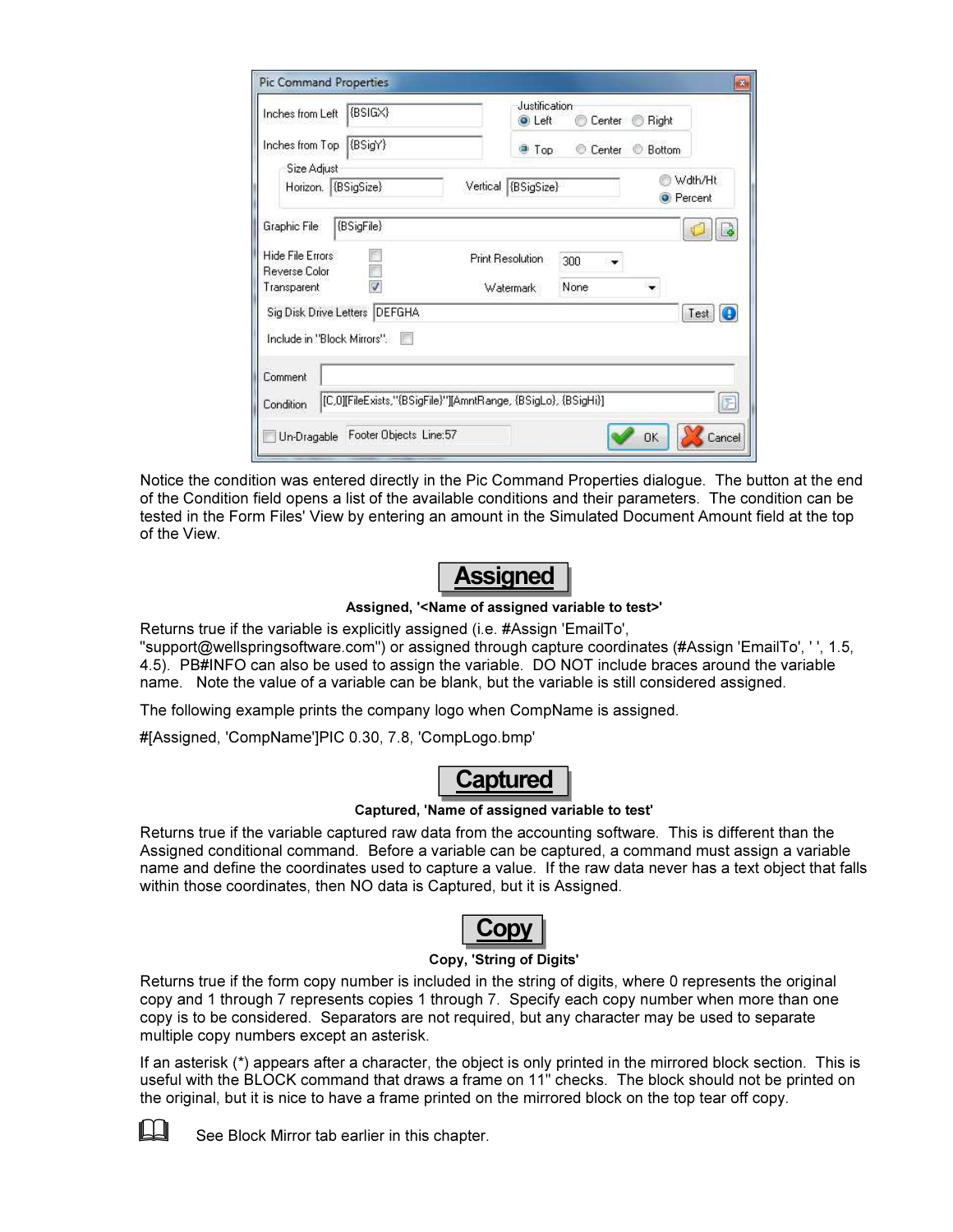If a B appears after the copy number, the object only prints in the body of the document. It will not appear in the mirrored block section.

#### NOTE:

If no condition operator is specified inside of the condition braces, the COPY operator is assumed.

Examples:

| <b>Conditional Command</b>                              | <b>Description</b>                                             |
|---------------------------------------------------------|----------------------------------------------------------------|
| #[Copy, 23]TEXT 5.00, 9.00, "TM/8", "Duplicate<br>Copy" | Prints Duplicate Copy on copies 2 and 3                        |
| #[COPY, 0*123]Block .250, 7.6, 8.25, 10.5, /R.1         | Prints a frame on the mirrored block for copies 1, 2,<br>and 3 |
| #[0*123]Block .250, 7.6, 8.25, 10.5, /R.1               | Prints a frame on the mirrored block for copies 1, 2,<br>and 3 |
| #[Copy, 1]TEXT 4.5, 10.5, '5', 'Customer File Copy'     | Prints Customer File Copy on copy 1                            |
| #[!C,0]Text 4.4, 10.4, "Arial/14", "** COPY **"         | Prints **COPY** on all copies except the original              |



Dates=, '<Date1>', '<Date2>'

These condition commands return true if date1 and date2 compare as indicated by the  $=$ ,  $>$ , or  $\le$  signs. If date2 is omitted, then the current date is assumed to be date2.

The Windows' ShortDateFormat is the assumed format for the dates. An alternate format can be specified by appending a semicolon followed by a mask to the date string. For example:

[Dates=, "4/1/08; m/d/y"] This statement evaluates to true when the current date is Apr 1, 2008.



#### Empty, 'StringToTest'

This returns true if the StringToTest is empty. Use this condition command with the exclamation mark to reverse the condition. For example:

#[!Empty, {BMisc1}]Pic 0.3000, 8.200, {BMisc1} This command prints the logo specified in the Bank Misc1 field when BMisc1 is not empty.

#[!Empty,÷{Memo}÷]Text 8.137R, 8.813, 'Arial/9', ÷MEMO: {Memo}÷ This command prints the contents of the Memo field when it is not empty. The Memo field is an assigned field.



This indicates the expression is FALSE and is often helpful in debugging conditional statements.



#### FileExists, 'FileName'

This returns true if the file specified by the FileName exists. It is often used with logos and signatures. PrintBoss will look in the Logos folder under the Home directory when no path is specified. The following example will print the logo file when it exists:

#[File, '{PDir}\Logos\Logo.BMP']PIC .4, 7.9, '{PDir}\Logos \Logo.BMP'

This condition command is most commonly used when logos are added directly to the Form File instead of through the Bank Record.

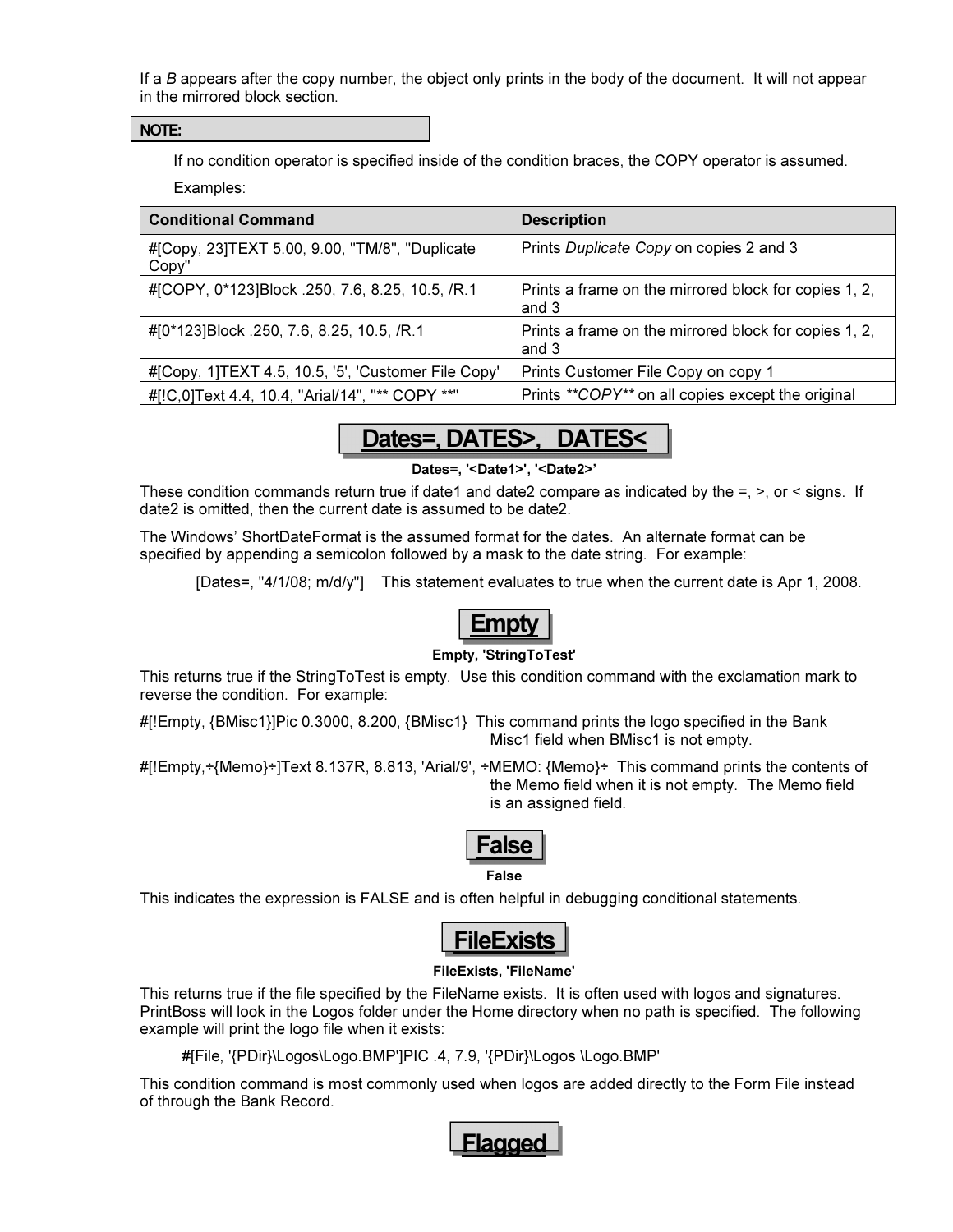This returns true if the StringToTest begins with any of these characters: Y, y, T, t (as in Yes or True). It is often used with the 5 bank variable fields called  ${BFlag1}$   $\ldots$   ${BFlag5}$ , though it will work testing any string that can return one yes or true value.

```
#[Flagged, {BFlag1}]Line 4.7, 9.6, 8.149, 9.6, " This command prints a second signature line when
```
the BFlag1 field is checked (flagged). The description for the BFlag1 field is 2nd Signature Line and it is located on the Miscellaneous tab of the Bank Edit window.



 $\Box$  See Chapter 8, Bank Accounts.



#### In, 'StringFragment', 'StringToSearchIn'

This returns true if the StringFragment exists anywhere in StringToSearch. The search is CASE SENSITIVE. The following example whites out the dollar amounts when an exact match of the word Packing occurs anywhere in the assigned variable DocDesc:

#[In, 'Packing', '{DocDesc}']Block 6.5, 4.5, 8.25, 9.2, W

# <u>Inu</u>

#### Inu, 'StringFragment', 'StringToSearchIn'

This returns true if the StringFragment exists anywhere in StringToSearch. This search is NOT case sensitive. The following example whites out the dollar amounts when the word Packing occurs anywhere in the assigned variable DocDesc, regardless of case:

#[Inu, 'Packing', '{DocDesc}']Block 6.5, 4.5, 8.25, 9.2, W



The condition is TRUE. This is often used in debugging conditional statements.



#### Type, 'Source Abbreviations'

This returns true when the document Type appears in the Source Abbreviation list and is useful when certain documents are to print only for specific types of source files.

| <b>Source</b><br><b>Abbreviation</b> | <b>Description</b>          |
|--------------------------------------|-----------------------------|
| w                                    | <b>Work Files</b>           |
| А                                    | <b>Archive Files</b>        |
| S                                    | <b>Samples in Utilities</b> |
| н                                    | <b>Hand Checks</b>          |
|                                      | Form Editor                 |

The following is an example of disabling a signature from printing when processing archive files:

#[Type, WSHF]SIG 4.7, 9.8, 'Your\_Sig.SIG'

Shorten the condition command with the reverse exclamation mark:

#[!Type, A]SIG 4.7, 9.8, 'Your\_Sig.SIG'

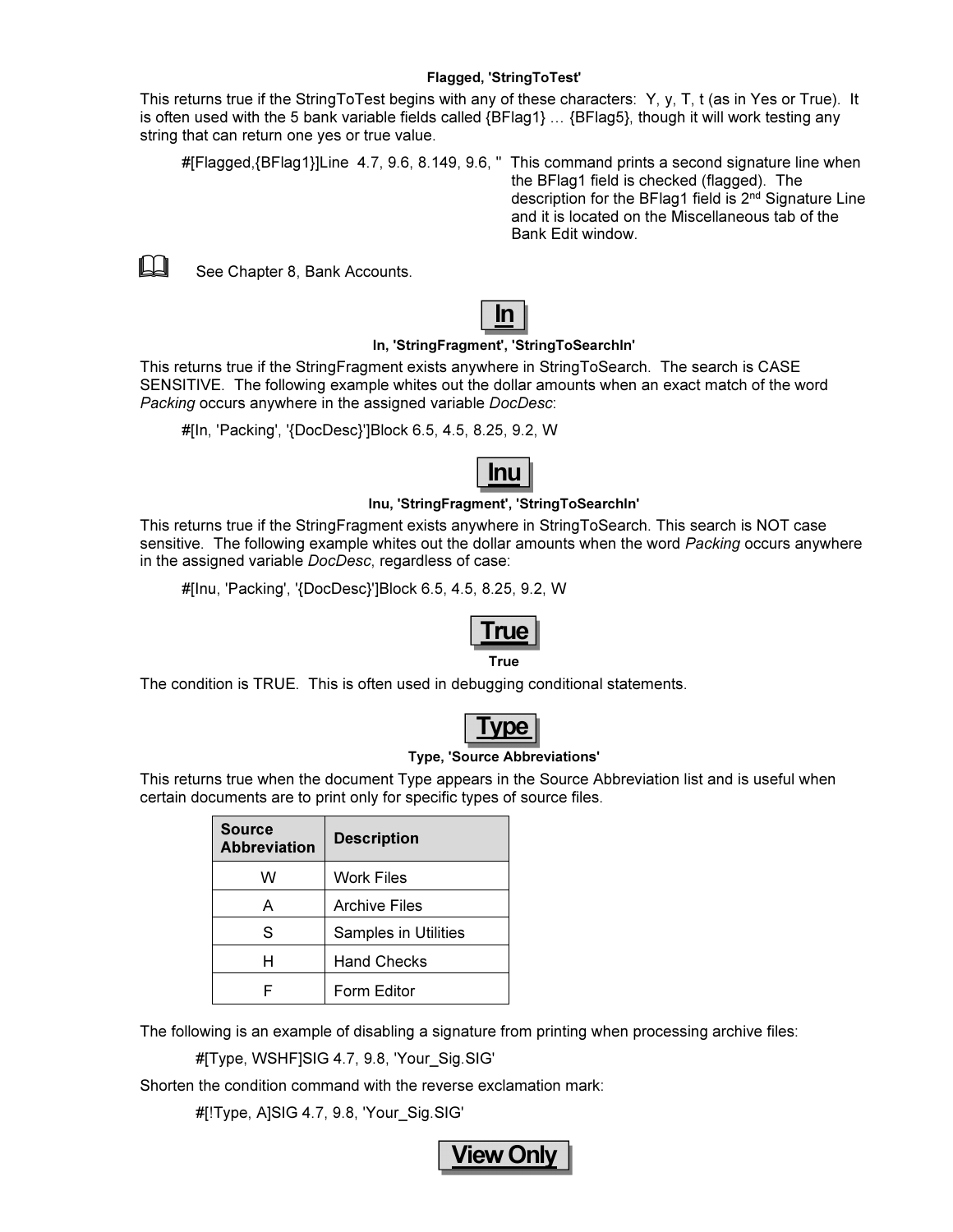This condition sets an object to View, but not to print. This condition can be used to test the contents of a variable prior to printing.

#### Date & Time Format Masks

Many commands and functions allow the use of date format masks to define how a date is expressed or interpreted. In most cases, the date format is defined in the Windows Regional Settings for the Short Date if a date mask is not specified. Here is a list of the mask symbols:

| <b>Mask</b> | <b>Description</b>                                                                                                                                                             |
|-------------|--------------------------------------------------------------------------------------------------------------------------------------------------------------------------------|
| d           | Displays the day as a number without a leading zero (1 - 31).                                                                                                                  |
| dd          | Displays the day as a number with a leading zero (01 - 31).                                                                                                                    |
| ddd         | Displays the day as a three character abbreviation (Sun - Sat) using the strings given by<br>the ShortDayNames global variable.                                                |
| dddd        | Displays the day as a full name (Sunday - Saturday) using the strings given by the<br>LongDayNames global variable.                                                            |
| ddddd       | Displays the date using Windows' ShortDateFormat (no other symbol would be used with<br>these 5 ds).                                                                           |
| dddddd      | Displays the date using Windows' LongDateFormat (no other symbol would be used with<br>these $6$ ds).                                                                          |
| m           | Displays the month as a number without a leading zero (1 - 12). If the m specifier<br>immediately follows an h or hh specifier, the minute rather than the month is displayed. |
| mm          | Displays the month as a number with a leading zero (01 - 12). If the mm specifier<br>immediately follows an h or hh specifier, the minute rather than the month is displayed.  |
| mmm         | Displays the month as a three character abbreviation (Jan - Dec) using the strings given by<br>the ShortMonthNames global variable.                                            |
| mmmm        | Displays the month as a full name (January - December) using the strings given by the<br>LongMonthNames global variable.                                                       |
| y or yy     | Displays the year as a two-digit number (00 - 99).                                                                                                                             |
| уууу        | Displays the year as a four-digit number (0000 - 9999).                                                                                                                        |
|             | The Julian date displays the day of the year as a number without a leading zero (1 - 365).                                                                                     |
| jij         | The Julian date displays the day of the year as a number with leading zeros (001 - 365).                                                                                       |
| h.          | Displays hours without a leading zero 0 - 24 (0 - 12).                                                                                                                         |
| hh          | Displays 2-digit hours with a leading zero 00 - 24 (or 00-12).                                                                                                                 |
| n           | Displays minutes without a leading zero 0 - 59. Note that within a time expression, m will<br>be interpreted as minutes as well.                                               |
| nn          | Displays minutes with a leading zero 00 -59. Note that within a time expression, mm will<br>be interpreted as minutes as well.                                                 |
| s           | Displays seconds without a leading zero $0 - 59$ .                                                                                                                             |
| SS          | Displays seconds with a leading zero $00 - 59$ .                                                                                                                               |
|             |                                                                                                                                                                                |
| t           | Forces 12 hour clock with a or $p$ in place of t.                                                                                                                              |
| T           | Forces 12 hour clock with A or P in place of T.                                                                                                                                |
| tt          | Forces 12 hour clock with am or pm in place of tt.                                                                                                                             |
| TT          | Forces 12 hour clock with AM or PM in place of TT.                                                                                                                             |

#### Delimiting Parameters

Most PrintBoss commands require parameters. Each parameter in a list of parameters is always separated with a comma. If no delimiter is used to enclose a parameter, PrintBoss will trim leading and trailing spaces. In the following example, the final parameter will only be 8 characters long: ''Test 123''.

#Text 4, 5, Arial/12, Test 123